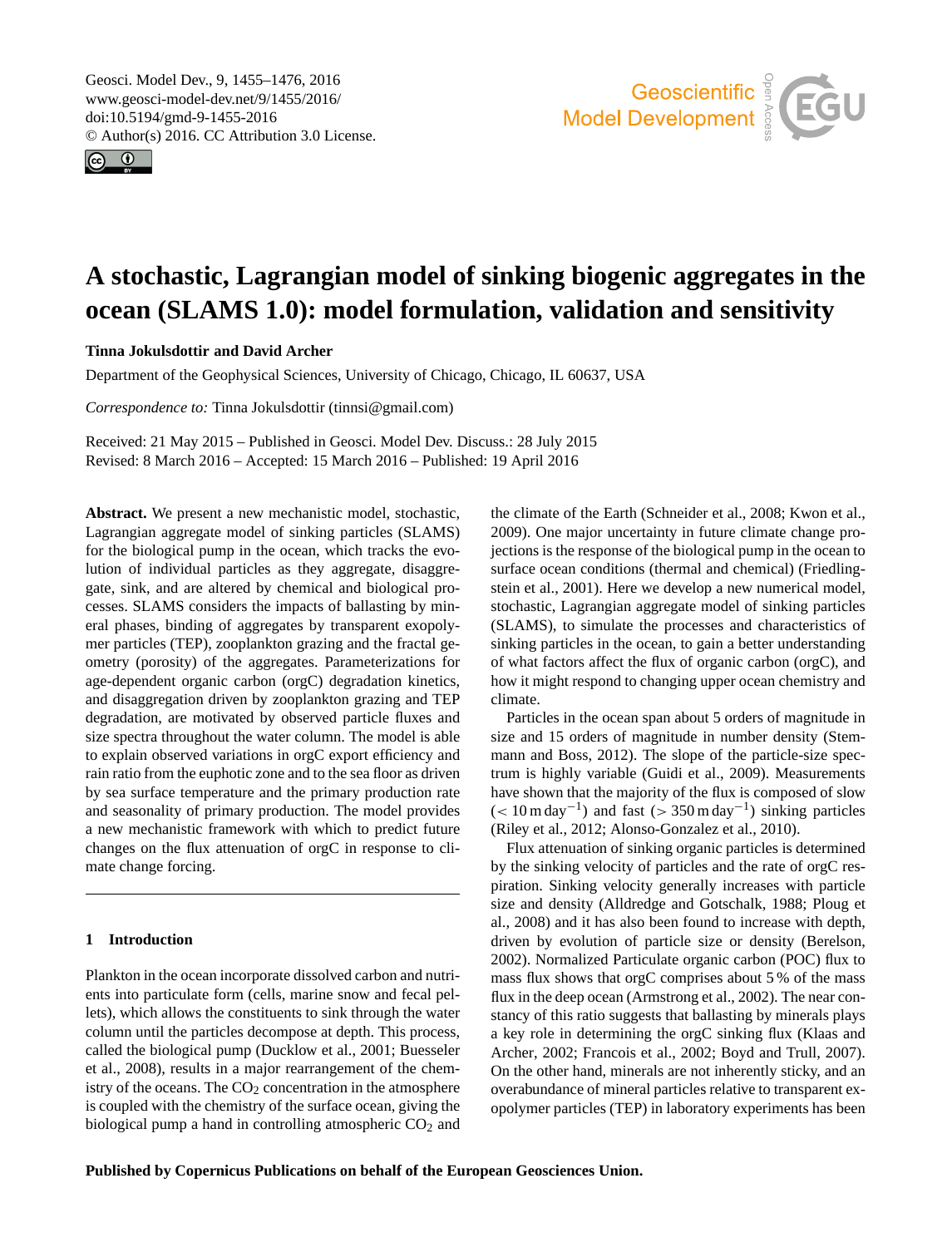found to decrease the sizes of the aggregates [\(Passow and De](#page-20-4) [La Rocha,](#page-20-4) [2006\)](#page-20-4) and sinking velocity [\(Passow et al.,](#page-20-5) [2012\)](#page-20-5), which could act to diminish the sinking flux.

Biologically and chemically driven processes act on particles to change their physical and chemical structure. The respiration of organic matter by bacteria is a complex, sequential process [\(Biddanda and Pomeroy,](#page-17-4) [1988\)](#page-17-4), as indicated by an observed correlation between the degradation rate of orgC and its age, spanning 8 orders of magnitude [\(Emerson](#page-18-5) [and Hedges,](#page-18-5) [1988;](#page-18-5) [Hedges and Keil,](#page-19-3) [1995\)](#page-19-3). Association with mineral surfaces also acts to protect orgC from enzymatic degradation [\(Engel et al.,](#page-18-6) [2009;](#page-18-6) [Le Moigne et al.,](#page-19-4) [2013\)](#page-19-4). Three mechanisms take place in zooplankton guts: respiration of orgC, dissolution of calcium carbonate and repackaging of phytoplankton cells into fecal pellets. Fecal pellets that are packaged more tightly than aggregated marine snow have a potential to sink quickly through the water column. Aggregate fragmentation is driven by zooplankton swimming and feeding [\(Alldredge et al.,](#page-17-5) [1990\)](#page-17-5) and the bacterial breakdown of TEP, which leaves aggregates un-sticky and prone to break up [\(Passow and De La Rocha,](#page-20-4) [2006\)](#page-20-4). In addition to biological dissolution of  $CaCO<sub>3</sub>$  in zooplankton guts, there appears to be significant dissolution of the more soluble  $CaCO<sub>3</sub>$ mineral aragonite in the water column [\(Gangstøet al.,](#page-18-7) [2008\)](#page-18-7). Biogenic silica, the other main biomineral in the ocean, is undersaturated throughout the ocean, and is distinguished by a strong temperature sensitivity of its dissolution rate, dissolving significantly faster in warm waters [\(Gnanadesikan,](#page-18-8) [1999\)](#page-18-8).

A common approach to modeling the flux of material through the water column in large-scale ocean models is using the Martin curve [\(Martin et al.,](#page-20-6) [1987\)](#page-20-6), which predicts the orgC flux to depths from the export,  $F(z_0)$ , and an attenuation parameter, b:

<span id="page-1-0"></span>
$$
F(z) = F(z_0) \left(\frac{z}{z_0}\right)^{-b}.\tag{1}
$$

Its simple form makes it well suited for large models where computational economy is important, such as Ocean Carboncycle Model Intercomparison Project – phase II (OCMIP-II) [\(Najjar et al.,](#page-20-7) [2007\)](#page-20-7). The difficulty lies in understanding how b varies regionally and temporally [\(Guidi et al.,](#page-19-1) [2009,](#page-19-1) [2015\)](#page-19-5). The model of [Armstrong et al.](#page-17-3) [\(2002\)](#page-17-3) accounts for the ballast effect, that minerals affect the orgC flux by protecting it from degradation or increasing its sinking velocity, by modeling two classes of orgC: one that is associated with ballast minerals and one that is not. Community Climate System Modelocean Biogeochemical Elemental Cycle (CCSM-BEC) expands on the ballast model to simulate particle fluxes and accounts for temperature and  $O_2$  to calculate remineralization [\(Lima et al.,](#page-19-6) [2014\)](#page-19-6). To simulate aerosol size distribution dynamics [Gelbard et al.](#page-18-9) [\(1980\)](#page-18-9) developed a method to solve the Smoluchowski equation they call the sectional method. [Jackson and Lochmann](#page-19-7) [\(1992\)](#page-19-7) applied the sectional method to marine particles and modeled an algal bloom using 22 size classes to simulate the evolution of the particle-size spectrum of marine aggregates as they coagulate by Brownian motion, shear and differential settling. [Burd et al.](#page-18-10) [\(2007\)](#page-18-10) expanded this method to study how biological factors and changes in the particle-size spectrum can modify the POC/ Th ratio. The sectional method is also utilized in a model of the particle flux in the twilight zone also including settling, microbial activity, zooplankton feeding and fragmentation [\(Stemmann](#page-21-0) [et al.,](#page-21-0) [2004\)](#page-21-0). Particle-oriented models have found that POC flux is sensitive to aggregation and zooplankton activity [\(Kri](#page-19-8)[est and Evans,](#page-19-8) [2000;](#page-19-8) [Stemmann et al.,](#page-21-0) [2004;](#page-21-0) [Gehlen et al.,](#page-18-11) [2006\)](#page-18-11).

We have developed a model, SLAMS, that simulates the flux of orgC and minerals through the water column from the sea surface where production of particles takes place to the seafloor at 4 km depth. We consider two types of particle formation: aggregation of particles (also called marine snow) and grazing and packaging by zooplankton producing fecal pellets. To tune ad hoc parameters, we start with average ocean conditions:  $SST = 17 °C$ ,  $PP = 700 mg C m<sup>-2</sup> day<sup>-1</sup>$ , bloom index  $(BI) = 1$  and mixed layer depth  $(MLD) = 50$  m, and compare model orgC flux to sediment trap data from [Lutz et al.](#page-19-9) [\(2002\)](#page-19-9). To see how well the model predicts biogenic flux, we put in respective surface conditions for 11 regions and compare model results to observed orgC flux in the deep, pe-ratio (the fraction of produced organic carbon that is exported) and the rain ratio (orgC  $/$  CaCO<sub>3</sub>) at the seafloor. We are interested in understanding the effects of changing a climatic parameter on the attenuation of the orgC flux. Our model differs from past models in that it has a large stochastic component and the particles are Lagrangian, simulated using a modified super-particle method described in the next section. The advantage gained by the Lagrangian approach is that we can track a large number of aggregate compositions (orgC and minerals) while also dynamically resolving the particle-size spectrum. The goal of this study is to formulate a numerical model intended to simulate these physiobiochemical dynamics. We are not looking to come up with a model to couple to large-scale ocean circulation models but to see if we can piece known mechanisms together and predict fluxes observed in the ocean. Applications for such a model are to tweak parameters and mechanisms to see how the flux responds to environmental conditions to better understand the biological carbon pump. It might also be suitable to develop a parameterization of how the flux responds to external changes in the ecology and environment. Finally, we look at the sensitivity of the model to sea surface temperatures (SSTs), primary production (PP) and a BI, which is a measure of seasonality.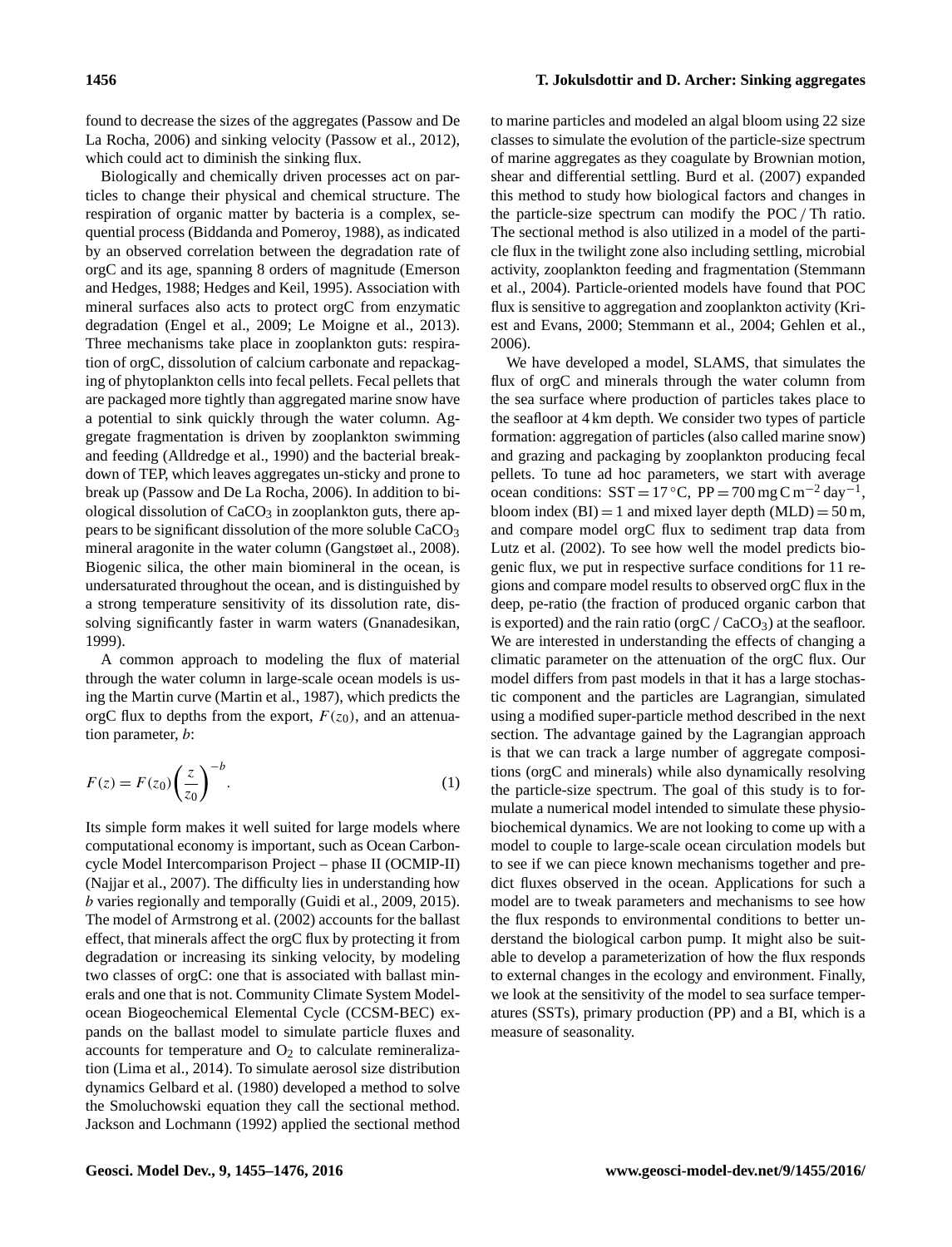<span id="page-2-0"></span>**Table 1.** Attributes of a particle that are kept track of by the aggregate class.

| Attribute                        | Symbol            | Units            | Notes and equations                                                                                                                                    |
|----------------------------------|-------------------|------------------|--------------------------------------------------------------------------------------------------------------------------------------------------------|
| Identification number            | id                |                  | used when listing particles according to depth                                                                                                         |
| Water column or bottom           | b                 |                  | Boolean variable to distinguish between particle                                                                                                       |
|                                  |                   |                  | in the water column and at sea floor                                                                                                                   |
| Aggregate or fecal pellet        | af                |                  | Boolean variable to distinguish between aggregate                                                                                                      |
|                                  |                   |                  | and fecal pellet                                                                                                                                       |
| Scaling factor                   | $\boldsymbol{n}$  |                  | number of real aggregates represented by the                                                                                                           |
|                                  |                   |                  | super aggregate                                                                                                                                        |
| Primary particles                | $\boldsymbol{p}$  |                  | number of primary particles in a real particle                                                                                                         |
| Primary particle radius          | $r_{\rm p}$       | μm               | $r_{\rm p} = \sqrt[3]{\frac{3V_{\rm p}}{4\pi}}$ , $V_{\rm p} = \frac{V_{\rm m}}{p}$ , $V_{\rm m} = \sum_{i=1}^{5} X_i \frac{\text{m w}_{i}}{\rho_i}$ * |
| Fractal dimension                | $D_N$             |                  | $D_N=2$                                                                                                                                                |
| Aggregate radius aggregate       | $r_{\rm a}$       | $\mu$ m          | $r_a = r_p \cdot p^{1/D_N}$                                                                                                                            |
| Porosity                         | φ                 |                  | $\phi = 1 - p \left( \frac{r_p}{r_a} \right)^3$                                                                                                        |
| Density of aggregate             | $\rho$            |                  | $g \text{ cm}^{-3}$ $\rho = \rho_s (1 - \phi) + \rho_{sw} \phi$ , $\rho_s = \sum_i X_i \text{mw}_i / V_{\text{m}}^*$                                   |
| <b>Stickiness</b>                | $\alpha$          |                  | $\alpha = V_{\rm TFP}/V_{\rm m}$ .*                                                                                                                    |
| Depth                            | Z.                | m                |                                                                                                                                                        |
| Sinking velocity                 | $\boldsymbol{u}$  |                  | cm s <sup>-1</sup> $u = g(\rho - \rho_{sw})(2r_a)^2/18\rho_{sw}v$                                                                                      |
| Organic carbon                   | orgC(110)         | mol <sub>C</sub> | 10 types (ages) of organic carbon                                                                                                                      |
| Transparent exopolymer particles | $\text{TEP}(110)$ | mol <sub>C</sub> | 10 types (ages) of TEP                                                                                                                                 |
| Minerals                         | mrl(14)           | mol              | calcite, aragonite, bSi and lithogenic material                                                                                                        |

\*:  $i(1, ..., 6) = \sum_{age=1}^{10} \text{orgC}_{age}$ ,  $\sum_{age=1}^{10} \text{TEP}_{age}$ , calcite, aragonite, bSi, dust.

### **2 Model description**

#### **2.1 Aggregate classes**

The constitutive elements of SLAMS are the aggregates. They are clusters of primary particles, a combination of phytoplankton cells (coccolithophorids, diatoms, picoplankton), TEP particles and terrigenous dust particles. SLAMS keeps track of a large number of aggregates that we call aggregate classes (ACs). Each AC carries a suite of information about the state of one class of aggregate in the water column (Table [1\)](#page-2-0). ACs, also called super-particles or super-droplets in atmospheric applications, are representative of some variable number,  $n$ , of identical aggregates (Sect. [2.5.1\)](#page-4-0). Each aggregate is composed of  $p$  primary particles (Fig. [1\)](#page-2-1), forming an aggregate consisting of up to 10 types of orgC (representing different ages), up to 10 types of TEP (also representing different ages) and four types of minerals (calcite, aragonite, biogenic silica and terrigenous material). Lability of orgC and TEP is determined from its age. From this information, SLAMS constructs the physical characteristics of the aggregate that determine its sinking velocity.

# **2.2 Production**

In all, 20 new ACs are created per 8 h time step and added to the list of existing ACs. This number is a trade-off between computation time and smoothness of the runs – 20 per time step turned out to be more than enough ACs to pro-

<span id="page-2-1"></span>

**Figure 1.** A schematic of an AC. The complete list of attributes is in Table [1.](#page-2-0) The AC in this example represents 1000 aggregates each composed of 28 primary particles.

vide consistent results between runs and an acceptable run time. The type of phytoplankton (or terrigenous material) of each new particle is chosen by a Monte Carlo method, wherein a uniformly distributed random number  $x \sim [0, 1]$ , is generated and compared with ranges in Table [2](#page-3-0) (in this paper all random numbers are uniformly distributed on [0,1]). Table [2](#page-3-0) shows the default functional group in SLAMS that is a typical open-ocean ensemble and would require modification with information on specific functional types and rates of particle production for detailed regional applications. When an AC is produced,  $p = 1$ , meaning that the AC represents many copies of a single cell (primary particle) that has not aggregated. For example, if primary production is 1000 mg C m<sup>-2</sup> d<sup>-1</sup>, each AC (unless it is terrigenous material) initially contains  $1000/20 \cdot 8/24 = 16.7$  mg C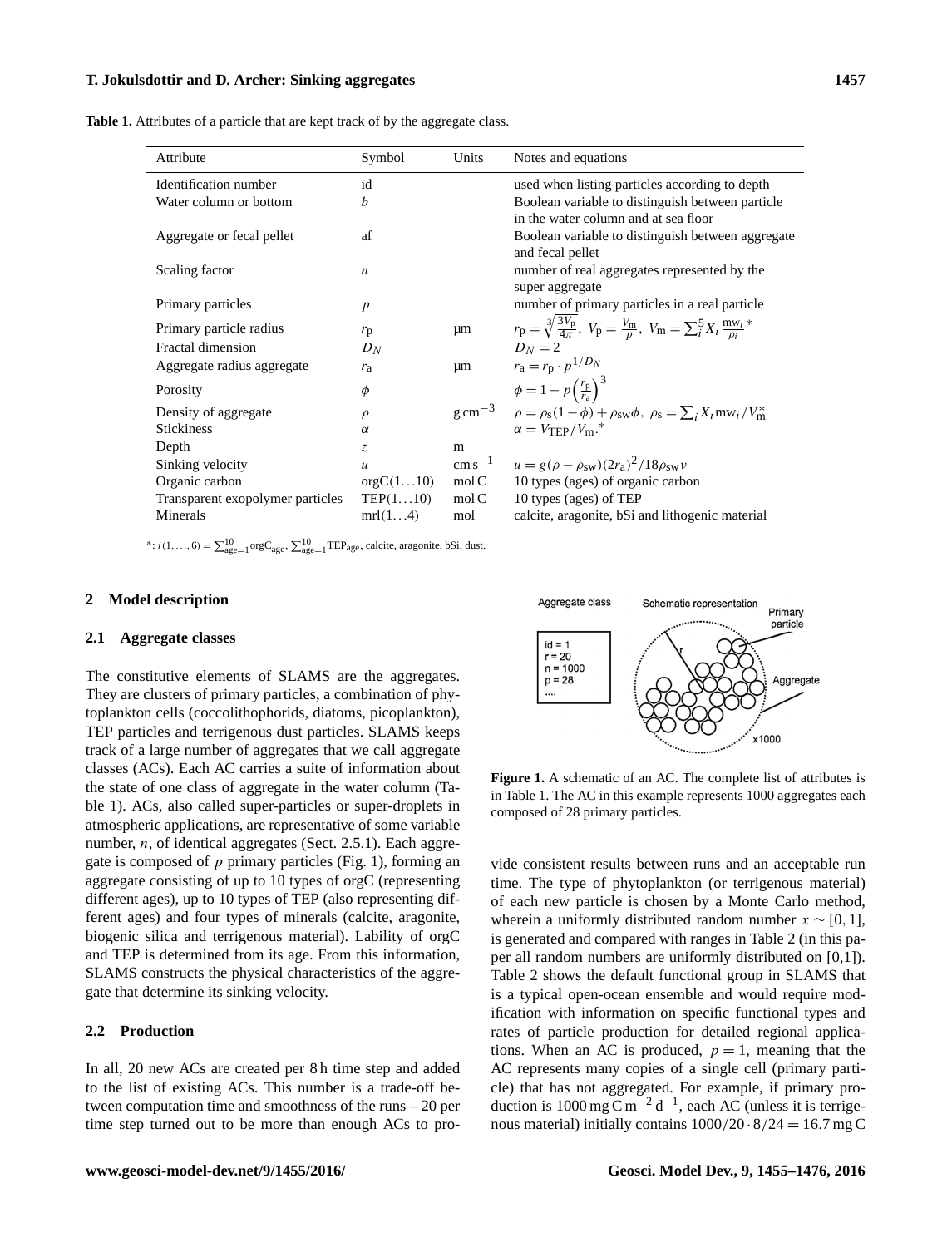<span id="page-3-0"></span>Table 2. The probability, P, for a type of particle to be produced and range of values compared to a random number to determine the type produced, the amount of material in each particle [pmol particle<sup>-1</sup>], n is the number of particles produced each time. Radius, r [µm], density,  $\rho$  [g cm<sup>-3</sup>]. (Particle types: C is coccolithophorid, A is Aragonite forming phytoplankton, D is diatom, Pi is picoplankton, D = dust.

| Type |      | Range         |    | orgC Calcite Arag. bSi Clay |          |          | n                       | r   | $\mathcal{O}$ |
|------|------|---------------|----|-----------------------------|----------|----------|-------------------------|-----|---------------|
| C    | 0.04 | $0 - 0.04$    | 7  | 1.5                         | $\left($ | $\Omega$ | 0 $1.98 \times 10^8$    | 3.9 | 1.92          |
| A    | 0.02 | $0.04 - 0.06$ | 7  | $\Omega$                    | 1.5      | $\Omega$ | 0 $1.98 \times 10^8$    | 3.9 | 1.92          |
| D    | 0.24 | $0.06 - 0.30$ | 15 | $\Omega$                    | $\left($ | 5        | 0 $9.26 \times 10^7$    | 5.3 | 1.24          |
| Pi   | 0.69 | $0.3 - 0.99$  |    | $\Omega$                    | $\Omega$ | $\theta$ | 0 $1.39 \times 10^9$    | 1.9 | 1.06          |
| D    | 0.01 | $0.99 - 1$    |    | $\Omega$                    | $\Omega$ | $\Omega$ | 2.85 $4.88 \times 10^8$ |     | $1.15$ 2.65   |

or 1.39 mmol C. The amount of orgC per phytoplankton cell determines the number of primary particles  $(n)$  that the AC will initially represent (Table [2\)](#page-3-0). For example, a coccolithophorid in our model contains 7 pmol orgC. If the random number generated indicates production of coccolithophorids,  $n = 1.39 \times 10^{-3} / 7 \times 10^{-12} = 1.98 \times 10^8$  coccolithophorids. The default functional groups (Table [2\)](#page-3-0) are used for all regions, except the Southern Ocean where calcifiers produce half as much calcium carbonate and diatoms produce twice as much biogenic silica as in the rest of the simulations.

The depth, z, of a new particle is determined by

$$
z = 10^4 \cdot e^{-5 \cdot x},\tag{2}
$$

where x is a random number and z is in [cm]. Half the production thus takes place in the top 8.2 m.

# **2.3 Bloom index**

Blooms are a condition of elevated phytoplankton concentration, possibly a result of complex predator–pray imbalance, and have confounded scientists for decades [\(Behren](#page-17-6)[feld and Boss,](#page-17-6) [2014\)](#page-17-6). Blooming diatoms have been found to have a lower transfer efficiency than a more carbonate dominated non-blooming flux, suggesting that compositional differences of aggregates and aggregate structure is important for understanding the controls on the organic carbon flux [\(Lam et al.,](#page-19-10) [2011\)](#page-19-10). Uncertainty in how spring blooms respond to changes in  $pCO<sub>2</sub>$  and temperature are still unresolved [\(Feng et al.,](#page-18-12) [2009\)](#page-18-12). In SLAMS, the BI describes the degree to which production is characterized by blooms:

$$
BI = \frac{productive \ days}{365},\tag{3}
$$

where  $BI = 1$  represents constant production throughout the year and  $BI = 0.25$  means that the annual production all takes place in a quarter of a year. It does not take into effect differences in ecology or physiology of the plankton that may be dominant in blooms vs. not in blooms. Continuing with the example above where  $PP = 1000$  mg  $C^{-2} d^{-1}$ , if BI = 0.5, then PP = 2000 mg C m<sup>-2</sup> d<sup>-</sup>1 for the first half of the year and 0 for the second half of the year. Each AC produced in the first half of the year would contain  $2000/20$ .  $8/24 = 33.4$  mg C or 2.78 mmol C. Furthermore, if coccolithophorids are produced,  $n = 2.78 \times 10^{-3}/7 \times 10^{-12}$  $3.96 \times 10^8$ . No new ACs are produced during the second half of the year.

# **2.4 Stickiness and TEP**

The kinetics of particle aggregation depend on the encounter rate and the probability of sticking:

$$
stickiness = \alpha = \frac{interparticle attachment rate}{interparticle collision rate}
$$
 (4)

[\(Alldredge and McGillivary,](#page-17-7) [1991\)](#page-17-7). The main glue that holds marine snow together in the water column appears to be TEP, a mucus-like polysaccharide material exuded by phytoplankton and bacteria, especially under conditions of nutrient limitation during the senescent phase of phytoplankton blooms [\(Passow and Alldredge,](#page-20-8) [1994;](#page-20-8) [Engel,](#page-18-13) [2000;](#page-18-13) [Logan](#page-19-11) [et al.,](#page-19-11) [1995;](#page-19-11) [Dam and Drapeau,](#page-18-14) [1995;](#page-18-14) [Kahl et al.,](#page-19-12) [2008\)](#page-19-12). It is exuded in dissolved form but it separates into suspended droplets, or gel, in conditions of turbulence [\(Verdugo et al.,](#page-21-1) [2004\)](#page-21-1). In SLAMS, TEP production consists of 6 % of the primary production in the default case, in terms of carbon. This number comes from sensitivity studies [\(Jokulsdottir,](#page-19-13) [2011\)](#page-19-13) where we simulate equatorial Pacific conditions (SST, PP and seasonality) and compare orgC flux to the deep ocean to sediment trap data. In the model formulation, TEP is not part of primary production but an independent variable that can be changed without altering primary production, allowing for sensitivity analysis of TEP. In each time step, 20 new ACs are produced that are phytoplankton or terrigenous material, and 1 new AC that is TEP. In the example above, 6 % of primary production  $(1000 \text{ mg C m}^{-2} \text{d}^{-1})$  is 60 mg C m<sup>-2</sup> d<sup>-1</sup>. One TEP particle contains 1 pmol carbon and so  $n = 5 \times 10^9$ . The role of TEP in controlling the flux of organic matter is complicated however by its low density ( $\sim 0.8 \text{ g cm}^{-3}$ ), which acts to decrease the overall density of an aggregate, potentially to the point where it becomes buoyant and ascends rather than sinks [\(Mari,](#page-19-14) [2008\)](#page-19-14). In SLAMS, particles rich in TEP can be less dense than sea water resulting in upward movement. Occasional accumulation of TEP-rich aggregates at the sea surface prompted us to consider what happens to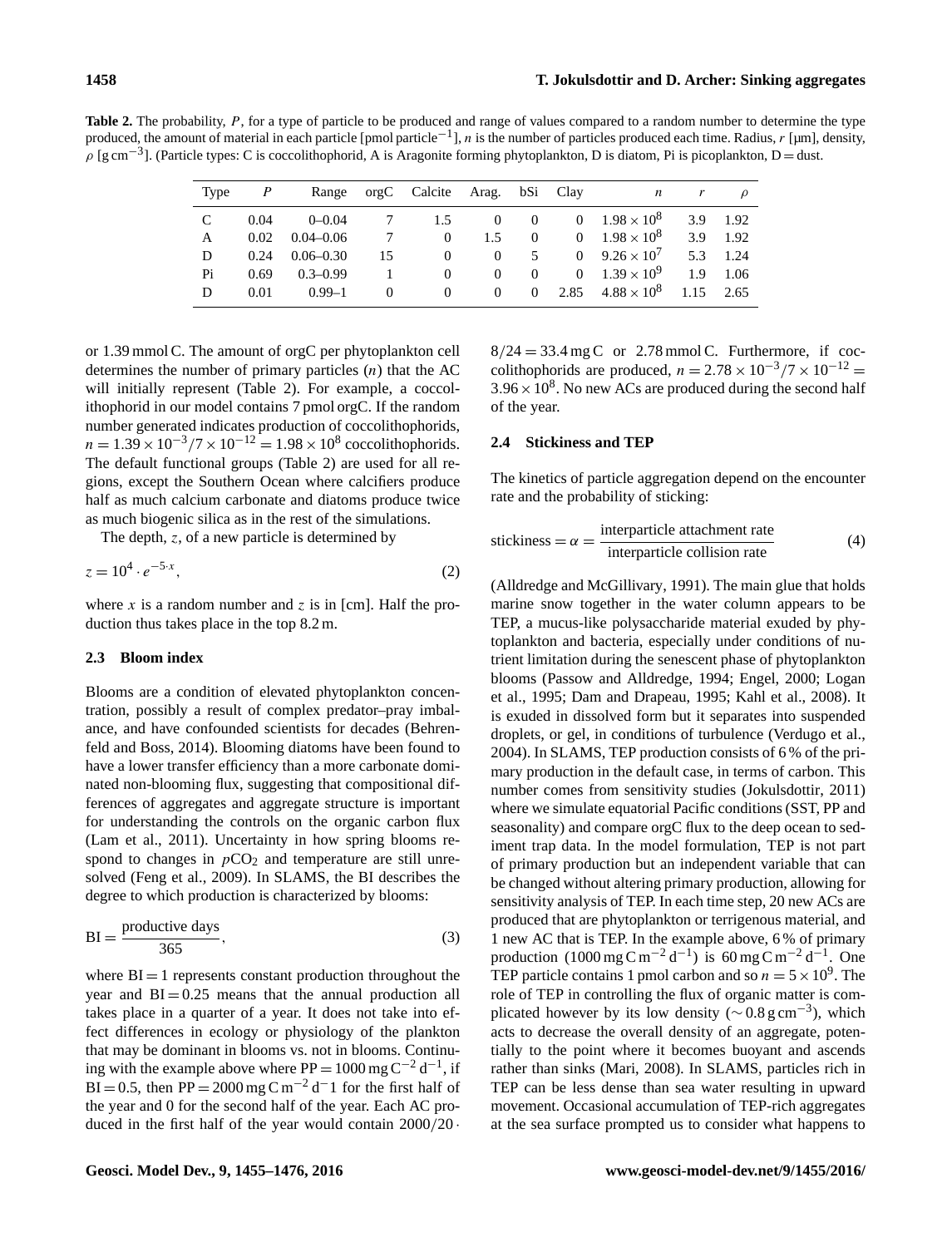buoyant particles at the sea surface and include wind-driven surface mixing in the model.

As described above, much of the stickiness of aggregates appears to be due to TEP [\(Alldredge et al.,](#page-17-8) [1995;](#page-17-8) [Engel,](#page-18-13) [2000;](#page-18-13) [Verdugo et al.,](#page-21-1) [2004\)](#page-21-1). Our formulation for particle stickiness is simple: TEP particles have  $\alpha = 1$  and at the time of production the stickiness of all other particles is 0. After a particle aggregates, its stickiness is the volume-weighted average of the stickiness of the component particles:

$$
\alpha = \frac{V_{\text{TEP}}}{V_{\text{a}}},\tag{5}
$$

where  $V_{\text{TEP}}$  is the volume of TEP in the aggregate and  $V_a$  is the volume of the entire aggregate. As a result, in SLAMS, particles do not stick unless TEP is present.

# **2.5 Aggregation**

# <span id="page-4-0"></span>**2.5.1 Rate of aggregation**

The rate of particle aggregation is governed by two limiting mechanisms: the rate of collision  $(\beta)$  (see discussion in, e.g., [Jackson,](#page-19-15) [1995;](#page-19-15) [Burd and Jackson,](#page-18-15) [1997,](#page-18-15) [2009\)](#page-18-16) and the rate of sticking  $(\alpha)$  once collided. Particles collide by three mechanisms; very small particles mostly encounter each other by Brownian motion, whereas large particles meet most of their partners due to fluid shear and differential settling (i.e., the larger particles settle faster sweeping up the smaller ones). In SLAMS, the coagulation kernel  $\beta$  is a sum of three mechanisms: collision frequency due to Brownian motion:

$$
\beta_{\text{Br}} = \frac{8kT}{6\mu} \frac{(r_i + r_j)^2}{r_i r_j},\tag{6}
$$

shear:

$$
\beta_{\rm sh} = 9.8 \frac{q^2}{1 + 2q^2} \sqrt{\left(\frac{\varepsilon}{\nu}\right)} (r_i + r_j)^3, \tag{7}
$$

where

$$
q = \text{MIN}(r_i, r_j) / \text{MAX}(r_i, r_j)
$$
\n<sup>(8)</sup>

and differential settling:

$$
\beta_{\rm ds} = \frac{1}{2} \pi M I N(r_i, r_j)^2 |u_i - u_j|
$$
\n(9)

[\(Burd and Jackson,](#page-18-15) [1997,](#page-18-15) [2009\)](#page-18-16). Here  $k$  is the Stefan– Boltzman constant,  $\mu$  is dynamic viscosity,  $\nu$  is kinematic viscosity and  $\varepsilon$  is turbulent dissipation rate set to  $1 \times 10^{-4}$ .  $r_i$ and  $r_i$  are the radii of the two aggregates being evaluated for collision and  $u_i$  and  $u_j$  are the settling velocities of the two aggregates.

#### <span id="page-4-3"></span>**2.5.2 Model formulation of aggregation**

In the real world, in a given amount of time, some fraction of the particles represented by an AC in our scheme might <span id="page-4-2"></span>aggregate with a particular other class of particles and others not. In order to prevent an unmanageable proliferation of particle types, we require that either all of the less-numerous particles find partners in a given time step, or none of them do. The decision is made stochastically using a Monte Carlo method. The idea is that over many possible aggregations, the overall behavior will be statistically similar to a real-world case, or a sectional model, where only a fraction of the particles would aggregate in any given time step. If instead we would allow for a fraction of the aggregates in an AC to aggregate and not all of them, then a new AC would have to be made for every successful aggregation adding hundreds of new ACs each time step. The main advantage of a stochastic over a deterministic approach to aggregation simulation is that here we are able to simulate a large number of compositions without altering the run time.

The number  $(\xi)$  of ACs in a depth bin is variable, depending on aggregation and sinking rate. After the first time step,  $\xi = 21$  in the top depth bin and after the second time step  $\xi = 42$  unless one or more AC sank out. After the model has reached steady state,  $\xi$  is a few hundred or a few thousand, depending on the depth and conditions. Each time step, within each depth bin, we pick  $\xi(\xi - 1)/2$  pairs of ACs uniformly at random for potential aggregation. For a given pair, we denote the indices of the ACs by  $(i, j)$ , such that  $n_j \geq n_i$ , i.e., the number of aggregates in AC  $i$  is equal or smaller than the number of aggregates in AC  $j$ . For each such pair of aggregates, we compute the probability of aggregation between a single *i* aggregate and  $n_j$  *j* type aggregates as  $P_{i,j}$ :

<span id="page-4-1"></span>
$$
P_{i,j} = \alpha(i,j)\beta(i,j)\frac{\mathrm{d}t}{\mathrm{d}V},\tag{10}
$$

where  $\alpha(i, j)$  and  $\beta(i, j)$  are the stickiness parameter and coagulation kernel, respectively. Equation [\(10\)](#page-4-1) represents a continuous time model. In SLAMS we approximate Eq. [\(10\)](#page-4-1) by discretizing in time. As a result, for a given encounter where one of the aggregates is extremely large, it is possible that  $P_{i,j} > 1$ . We take a  $P_{i,j} > 1$  as an indication that the time step dt has been chosen to be too large for the approximation to be reasonable hence reducing dt is appropriate. In that case, for the given encounter, the time step is decreased by factors of 10 until  $P_{i,j} < 1$ .

We derive the expected number of aggregation events between all of the *i* and *j* aggregates given by  $E_j$ : assuming there are  $n_i$  j particles and  $n_i = 1$  i particle and that the probability of aggregation,  $P$ , is constant, the expected number of aggregations in time step dt is

$$
E[q_1] = n_j \cdot P,\tag{11}
$$

where  $q_1$  is the number of aggregations the one i particle experiences. For  $n_i = 2$ , we find the expected number of aggregations that the second  $i$  particle undergoes, conditional on  $q_1$ ,

$$
E\left[q_2|q_1\right] = (n_j - q_1)P,\tag{12}
$$

#### **www.geosci-model-dev.net/9/1455/2016/ Geosci. Model Dev., 9, 1455[–1476,](#page-0-0) 2016**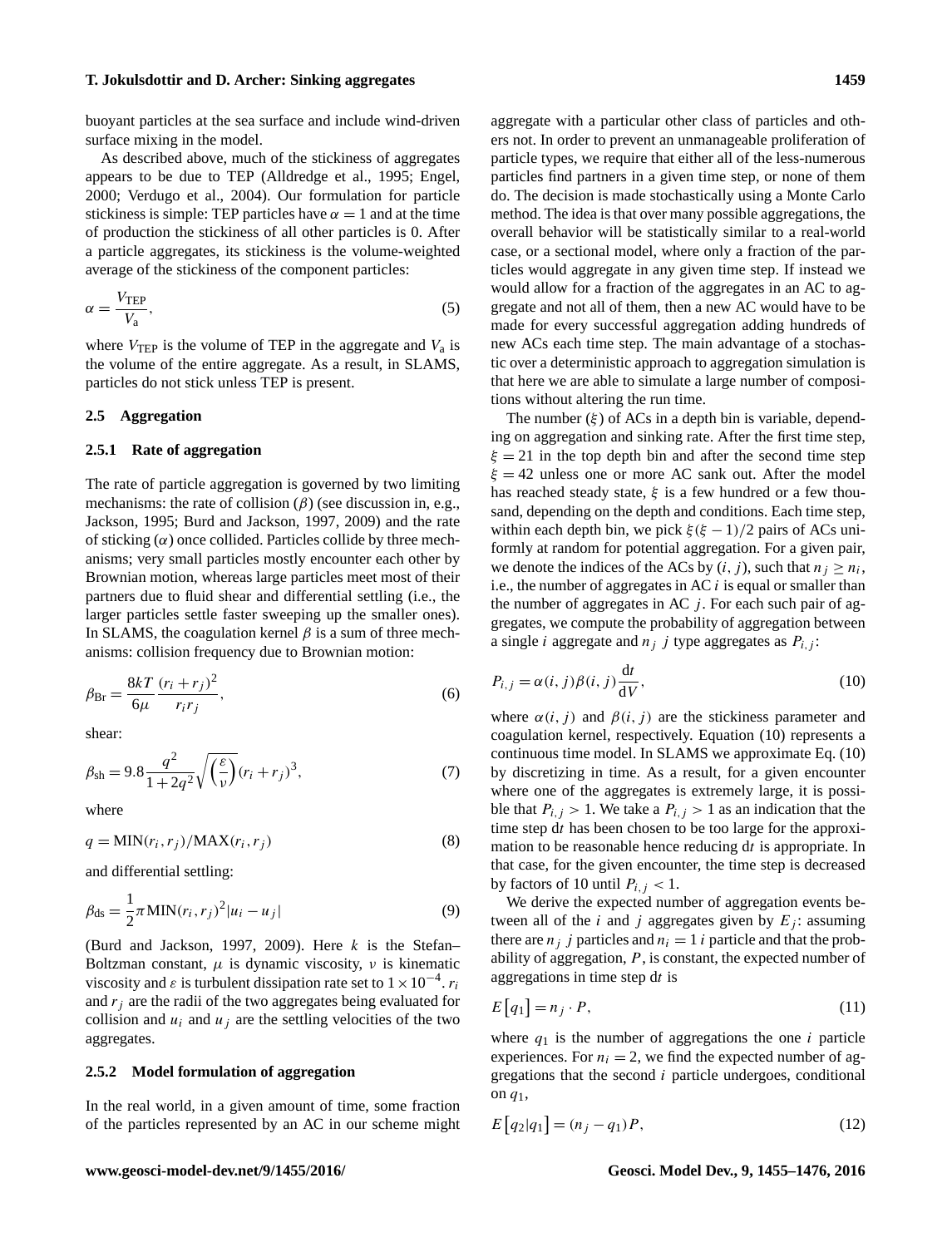where  $q_2$  is the number of aggregations the second i particle experiences. The total number of aggregations that take place between *i* and *j* particles for  $n<sub>i</sub> = 2$  is

$$
E[q_1 + q_2] = E[n_j P + (n_j - q_1)P]
$$
  
= n\_j P (1 + (1 - P)). (13)

For  $n_i = 3$ ,

$$
E[q_3|q_1, q_2] = (n_j - q_1 - q_2)P
$$
\n(14)

and so the total number of aggregations when  $n_i = 3$  is

$$
E[q_1 + q_2 + q_3] = E[q_1 + q_2 + (n_j - q_1 - q_2)P]
$$
  
= n<sub>j</sub>P + n<sub>j</sub>P(1 - P) + (n<sub>j</sub> - n<sub>j</sub>P - n<sub>j</sub>P(1 - P))P  
= n<sub>j</sub>P + n<sub>j</sub>P(1 - P) + n<sub>j</sub>P(1 - P)(1 - P). (15)

By induction, we obtain the following general formula for the expected number of aggregations when  $n_i > n_i$ 

$$
E\left[\sum_{k=1}^{n_i} q_k\right] = n_j P \sum_{k=0}^{n_i - 1} (1 - P)^k = n_j \left(1 - (1 - P)^{n_i}\right). \tag{16}
$$

The mean number of  $j$  particles that aggregate with a given i particle is therefore

$$
E_j = \frac{n_j}{n_i} \left( 1 - (1 - P)^{n_i} \right). \tag{17}
$$

Assuming independence of particles, the variance is

$$
\sigma^2 = \frac{n_j}{n_i} (1 - P)(1 - (1 - P)^{n_i}).
$$
\n(18)

We round  $E_i$  to the nearest integer. If  $E_i > 0$ , aggregates will aggregate.  $E_i$  j aggregates stick to each i aggregate. The AC that at the beginning of the time step represented aggregate *i* now represents  $n_i$  aggregates with  $p = p_i + E_j \cdot p_j$ . The AC that was aggregate  $j$  is unchanged after the time step except that it now represents  $n = n_j - E_j \cdot n_i$  aggregates. The scheme was designed so that the number of ACs remains unchanged through a aggregation event. This prevents a runaway escalation of the computational load of the run. Figure [2](#page-6-0) shows a schematic of two particles sticking.

#### <span id="page-5-0"></span>**2.6 Physical characteristics of aggregates**

An aggregate that forms by aggregation of smaller particles forms a fractal structure with a dimension,  $D_N$ , that describes its porosity:  $p \sim r_a^{D_N}$  where p is the number of primary particles and  $r_a$  is the radius of the aggregate [\(Lo](#page-19-16)[gan and Wilkinson,](#page-19-16) [1990\)](#page-19-16). The closer  $D<sub>N</sub>$  is to 3, the more the structure fills up three-dimensional space, and the lower its porosity. The fractal dimension of marine snow has been inferred from measurements of aggregate properties such as settling velocity, porosity and size, to be in the range of 1.3 to 2.3 [\(Logan and Wilkinson,](#page-19-16) [1990;](#page-19-16) [Li and Logan,](#page-19-17) [1995\)](#page-19-17). The porosity of marine snow appears to be large, always above 0.9 and mostly closer to 0.99, increasing with the diameter of the aggregate [\(Alldredge and Silver,](#page-17-9) [1988;](#page-17-9) [Ploug et al.,](#page-20-3) [2008\)](#page-20-3). Fecal pellets are more compact, and thus their porosity is smaller, about 0.43–0.65 [\(Ploug et al.,](#page-20-3) [2008\)](#page-20-3). The aggregate sinking velocity depends on the aggregate radius and porosity. We follow [Logan and Wilkinson](#page-19-16) [\(1990\)](#page-19-16) calculating radius and porosity from the fractal dimension and composition of the aggregate (Table [1\)](#page-2-0). The fractal dimension of aggregates in SLAMS is  $D<sub>N</sub> = 2.0$  [\(Li and Logan,](#page-19-17) [1995\)](#page-19-17). Fecal pellets are not fractal in nature, so we use the relationship between fecal pellet volume and sinking rate developed by [Small et al.](#page-20-9) [\(1979\)](#page-20-9) and find that a porosity of 0.5 results in sinking velocity of model pellets that compare well to that relationship. The resulting model pellet density for 0.5 porosity is near the range of measured pellet density of 1.08–1.2, depending on the composition of the pellet [\(Ploug](#page-20-3) [et al.,](#page-20-3) [2008;](#page-20-3) [Feinberg and Dam,](#page-18-17) [1998\)](#page-18-17). The aggregate radius,  $r_a$ , is obtained from the fractal dimension and the radius of the primary particle,  $r_p$ :

$$
r_{\rm a} = r_{\rm p} \cdot p^{1/D_N}.\tag{19}
$$

The radius of the primary particle,  $r_p$ , is calculated from its volume under the assumption that it is a perfect sphere:

$$
r_{\rm p} = \sqrt[3]{\frac{3V_{\rm p}}{4\pi}},\tag{20}
$$

where  $V_p$ , the volume of the primary particles in the aggregate, is calculated by dividing the total volume of material in the aggregate,  $V_m$ , by the number of primary particles:

$$
V_{\rm p} = \frac{V_{\rm m}}{p} \tag{21}
$$

and

$$
V_{\rm m} = \sum_{i \in S} \frac{\text{mw}_i}{\rho_i} X_i,\tag{22}
$$

where  $X_i$  is the concentration [mol] of substance  $i$ , mw<sub>i</sub> is the molar weight,  $\rho_i$  is the density and  $S =$  $\{\sum orgC, \sum TEP, CaCO<sub>3</sub>, bSi, dust\}.$ 

The porosity,  $\phi$ , is related to the volume of individual particles that makes up the aggregate to the total volume of the aggregate:

$$
\phi = 1 - \frac{p \cdot V_{\rm p}}{V_{\rm a}} = 1 - p \left(\frac{r_{\rm p}}{r_{\rm a}}\right)^3,\tag{23}
$$

where

$$
V_{\rm a} = \frac{4}{3}\pi r_{\rm a}^3\tag{24}
$$

[\(Logan and Wilkinson,](#page-19-16) [1990\)](#page-19-16). The density of the aggregate,  $\rho_a$ , is calculated from the density of the material in the aggregate,  $\rho_s$ , the density of seawater,  $\rho_{sw}$  and the porosity,  $\phi$ :

$$
\rho_a = (1 - \phi)\rho_s + \rho_{sw}.\tag{25}
$$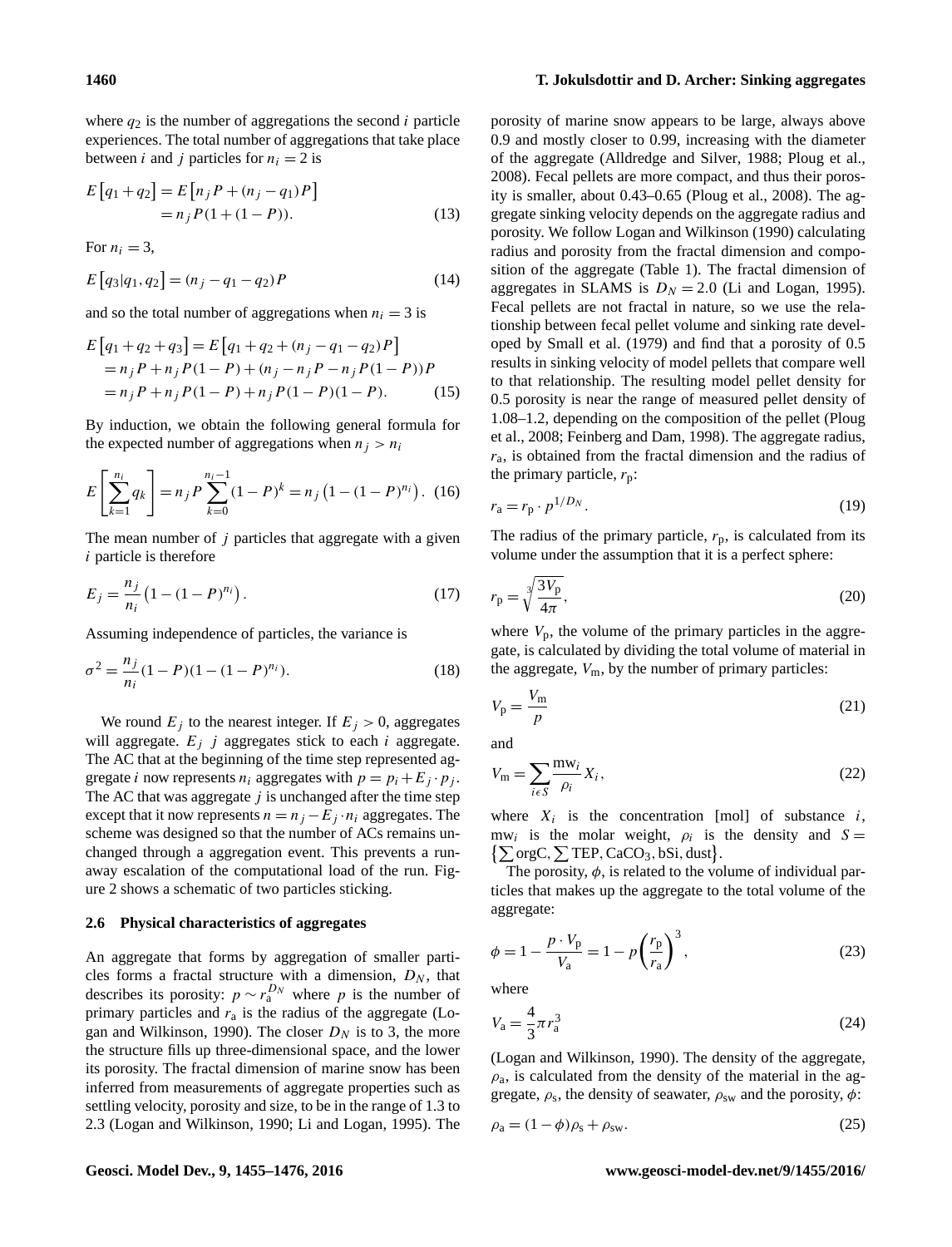<span id="page-6-0"></span>

**Figure 2.** An example of two aggregate classes sticking. Top left shows ACs *i* and *j* before coagulation takes place. Top right a schematic of the aggregates the AC represent. Bottom three rows shows ACs if  $E_i = 1, 2$  or 3. Note that the total number of primary particles is conserved;  $n_i p_i + n_j p_j = 240$  before and after coagulation. Same is true for the amount of organic carbon, CaCO<sub>3</sub> and bSi.

# **2.7 Settling**

Sinking velocities of particles range from a few up to hundreds of meters per day [\(Trull et al.,](#page-21-2) [2008\)](#page-21-2) and have been found to increase with depth [\(Berelson,](#page-17-2) [2002\)](#page-17-2). The sinking orgC flux of particles in the ocean, binned according to sinking velocity of the particles, has been found to exhibit a bimodal distribution, with substantial fluxes from particles sinking at about  $1 \text{ m d}^{-1}$ , and close to  $1000 \text{ m d}^{-1}$ , but very little in between suggesting there are two types of sinking particles that make up the orgC sinking flux [\(Alonso-](#page-17-0)[Gonzalez et al.,](#page-17-0) [2010;](#page-17-0) [McDonnell and Buesseler,](#page-20-10) [2010\)](#page-20-10). In SLAMS, the aggregate sinking velocity:

$$
u = \sqrt{\frac{8r_a(\rho_a - \rho_{sw})g}{3\rho_{sw}f(Re)}},\tag{26}
$$

is calculated using Stokes' law [\(Alldredge and Gotschalk,](#page-17-1) [1988\)](#page-17-1), where  $g$  is the gravity of Earth. For low Reynolds numbers where viscous forces are dominant,

$$
f(Re) = 24/Re \tag{27}
$$

and

$$
Re = 2r_{\rm a}u/\nu,\tag{28}
$$

where  $\nu$  is kinematic viscosity. For large Reynolds numbers where turbulence starts to play a role, the drag coefficient is calculated using Whites' approximation:

$$
f(Re) = 24/Re + 6/(1 + \sqrt{Re}) + 0.4
$$
 (29)

[\(White,](#page-21-3) [1991\)](#page-21-3), which is valid for  $Re < 2 \times 10^4$ . Substituting  $f(Re)$  with White's approximation results in a nonlinear equation with  $u$  as the variable, which we solve for using Newtons' method. Model aggregates only sink vertically, there are no lateral currents. Aggregates reach high *Re* conditions when settling at a few hundred meters per day, depending on their size.

Within the range of salinity found in the ocean, the viscosity of seawater is mainly a function of temperature [\(Dorsey,](#page-18-18) [1940\)](#page-18-18). We use a formula that fits empirical data of seawater viscosity at 35 ppt:

$$
\nu = 5 \times 10^{-6} \exp(2250/T) \tag{30}
$$

to find the viscosity,  $\nu$ , at temperature T [K]. The change in viscosity with temperature has a large effect on the sinking velocity of particles. For the change in sea water temperatures from the sea surface to the sea floor in the tropics, the change in viscosity leads to a 50 % decrease in sinking velocity.

# **2.8 Organic carbon and TEP degradation**

Bacteria are relevant to the biological pump for their role in degradation of orgC. Organic carbon is a chemically heterogeneous combination of proteins, lignin and cellulose, which vary in structure and degradability [\(Westrich and Berner,](#page-21-4) [1984\)](#page-21-4), and as it degrades, its heterogeneity increases. As the structure is altered, it becomes increasingly unrecognizable to enzymes, producing the observed decrease in reactivity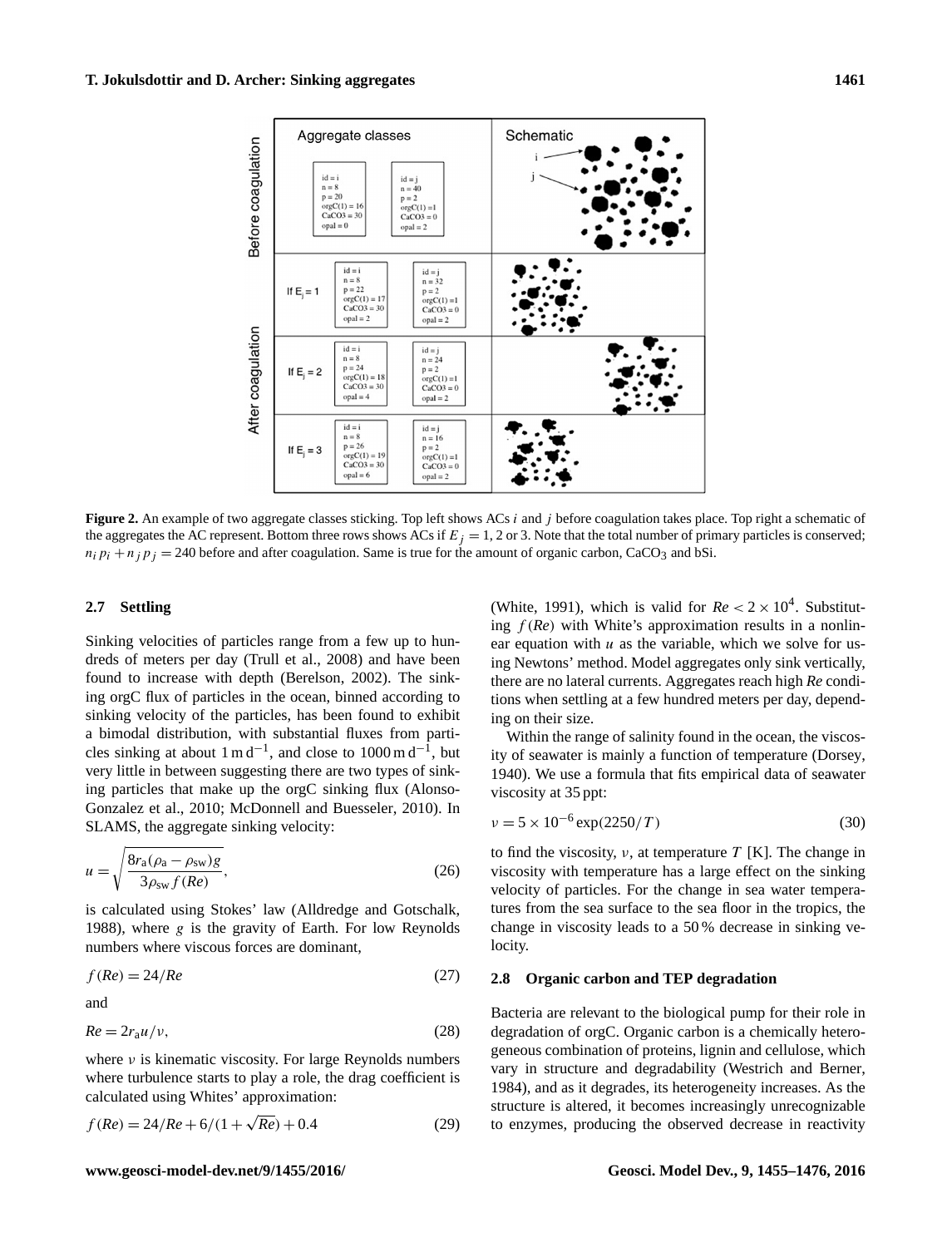[\(Emerson and Hedges,](#page-18-5) [1988\)](#page-18-5). TEP degradation is treated the same way as orgC degradation. Respiration rates have been measured, both on natural aggregates collected in the ocean, and on aggregates formed in laboratory roller tanks from freeze-killed diatom ooze. Higher respiration rates and bacterial production were found in younger (1–3 days) rather than in older (7–14 days) aggregates, as the labile proteins were respired first, leaving the less labile material to be respired more slowly [\(Grossart and Ploug,](#page-18-19) [2000\)](#page-18-19). Observed respiration rates of newly produced diatom aggregates range between  $0.057$  and  $0.089 d^{-1}$  [\(Grossart and Ploug,](#page-19-18) [2001\)](#page-19-18) or  $0.083 \pm 0.034$  d<sup>-1</sup> [\(Ploug and Grossart,](#page-20-11) [2000\)](#page-20-11), and generally decrease with time, from 0.09 initially to  $0.05 d^{-1}$  3 days later [\(Grossart et al.,](#page-19-19) [2003\)](#page-19-19).

To simulate the decrease in degradation rate with orgC age, we track 10 age bins for orgC in each aggregate, and construct a degradation rate that is both a function of age and temperature:

$$
dorgCl = k(l, T) \cdot orgCldt,
$$
\n(31)

where *l* stands for the age bin and *T* is temperature [ $°C$ ]. The age of the orgC in bin l, age<sub>l</sub>, is  $2^{l-2}$  to  $2^{l-1}$  days and

$$
k(l, T) = 0.1/\text{age}_l \cdot \exp(\ln 2(T - 30)/10). \tag{32}
$$

This relation assigns freshly produced orgC at the sea surface a degradation lifetime of a few days, and it prescribes a decrease in reaction rate with phytoplankton age [\(Grossart](#page-19-18) [and Ploug,](#page-19-18) [2001;](#page-19-18) [Ploug and Grossart,](#page-20-11) [2000;](#page-20-11) [Grossart et al.,](#page-19-19) [2003\)](#page-19-19) following the observations of [Middelburg](#page-20-12) [\(1989\)](#page-20-12). The temperature dependence results in about a doubling of the reaction rate with  $10\degree C$  of warming, a moderate activation energy of about  $45 \text{ kJ} \text{ mol}^{-1}$ . Aging of orgC and TEP is accomplished by transferring  $\text{orgC}_l \text{d}t / (\text{age}_l - \text{age}_{l-1}) \text{ orgC (or }$ TEP) from bin l into bin  $l + 1$  for  $l = 1, ..., 9$ . Material does not age out of the top bin,  $l = 10$ .

If the fraction of TEP in an aggregate is less than 0.02, it breaks into  $P_f$  fragments as described in Sect. [2.9.1.](#page-7-0)

# **2.9 Zooplankton**

The presence of slowly sinking small particles in the deep ocean attests to the effects of disaggregation or fragmentation of aggregates in the water column [\(Jackson,](#page-19-15) [1995\)](#page-19-15). In a sectional modeling study, [Ruiz](#page-20-13) [\(1997\)](#page-20-13) treated disaggregation as driven by turbulent flow in the ocean. Laboratory experiments with diatom aggregates (a fragile form of marine snow) find that stresses in excess of those due to turbulent shear in the water column are required to break them, pointing to biological shear and grazing as the dominant breaking mechanism [\(Alldredge et al.,](#page-17-5) [1990\)](#page-17-5). The fluid stress required to break aggregates can be found near appendages of swimming zooplankton [\(Goldthwait et al.,](#page-18-20) [2004\)](#page-18-20). The abundance of marine snow in surface waters appears to undergo daily cycles [\(Lampitt et al.,](#page-19-20) [1993;](#page-19-20) [Stemmann et al.,](#page-20-14) [2000;](#page-20-14)

[Graham et al.,](#page-18-21) [2000\)](#page-18-21), as does concentration of zooplankton. [Dilling and Alldredge](#page-18-22) [\(2000\)](#page-18-22) observed that the mean size of aggregates decreased when the zooplankton *Euphausia Pacifica* were abundant. Recently, the idea that zooplankton may break aggregates to decrease their sinking velocity and increase their surface area to encourage bacteria to break down refractory organic carbon and enhance its nutritional value has been proposed as a mechanism to close the carbon budget in the twilight zone [\(Giering et al.,](#page-18-23) [2014;](#page-18-23) [Mayor et al.,](#page-20-15) [2014\)](#page-20-15). While questions remain unanswered as to the exact effect zooplankton has on marine particles and flux, observations suggest that interaction between zooplankton and marine snow does take place. Zooplankton in our model have the ability to fragment and ingest aggregates and produce a range of fecal pellet sizes. The zooplankton encounter rate is the function in SLAMS that is least supported by science. It is a damped function of how much food there is available. The factor  $10^{-4.5}$  is chosen by requiring the orgC export to be 100 mg C m−<sup>2</sup> day−<sup>2</sup> and the orgC flux to the seafloor to be about  $2.5 \text{ mg C m}^{-2} \text{ day}^{-2}$  for the default forcing.

<span id="page-7-3"></span><span id="page-7-1"></span>
$$
R_{\rm enc} = 10^{-4.5} \frac{-1}{\log F} \, \mathrm{d}t,\tag{33}
$$

where

$$
F = \sum_{j=1}^{\xi} \sum_{l=1}^{10} \text{orgC}_{l,j} \tag{34}
$$

is the amount of orgC (food) in each depth bin. For each AC, at each time step, a random number,  $r$ , is generated and compared to  $R_{\text{enc}}$ . If  $r < R_{\text{enc}}$ , the zooplankton do encounter the AC and either ingest it (all the aggregates it represents) or fragment it.

# <span id="page-7-0"></span>**2.9.1 Fragmentation**

To determine whether the aggregates encountered by zooplankton are fragmented or ingested SLAMS first checks if it will be fragmented. We assume the efficiency for breaking small particles is lower than for breaking large ones [\(All](#page-17-5)[dredge et al.,](#page-17-5) [1990\)](#page-17-5). We account for this relationship with a parameter,  $R_{break}$ , that increases with aggregate radius, so that it is more likely that zooplankton are able to break large aggregates than small, if they do encounter an aggregate. To simulate a smooth function with regard to aggregate size, we came up with the following equation:

<span id="page-7-2"></span>
$$
R_{\text{break}} = 0.1 \arctan(r_a/10^4). \tag{35}
$$

If  $r < R_{break}$ , the particle fragments into a number of daughter particles. From [Goldthwait et al.](#page-18-20) [\(2004\)](#page-18-20) we construct a power law with support between 2 and 24 integers (fragments) that describes the number of fragments,  $f$ , a particle breaks into:

$$
P_f = \sum_{i=2}^{f} 0.91 \cdot i^{-1.56}.
$$
 (36)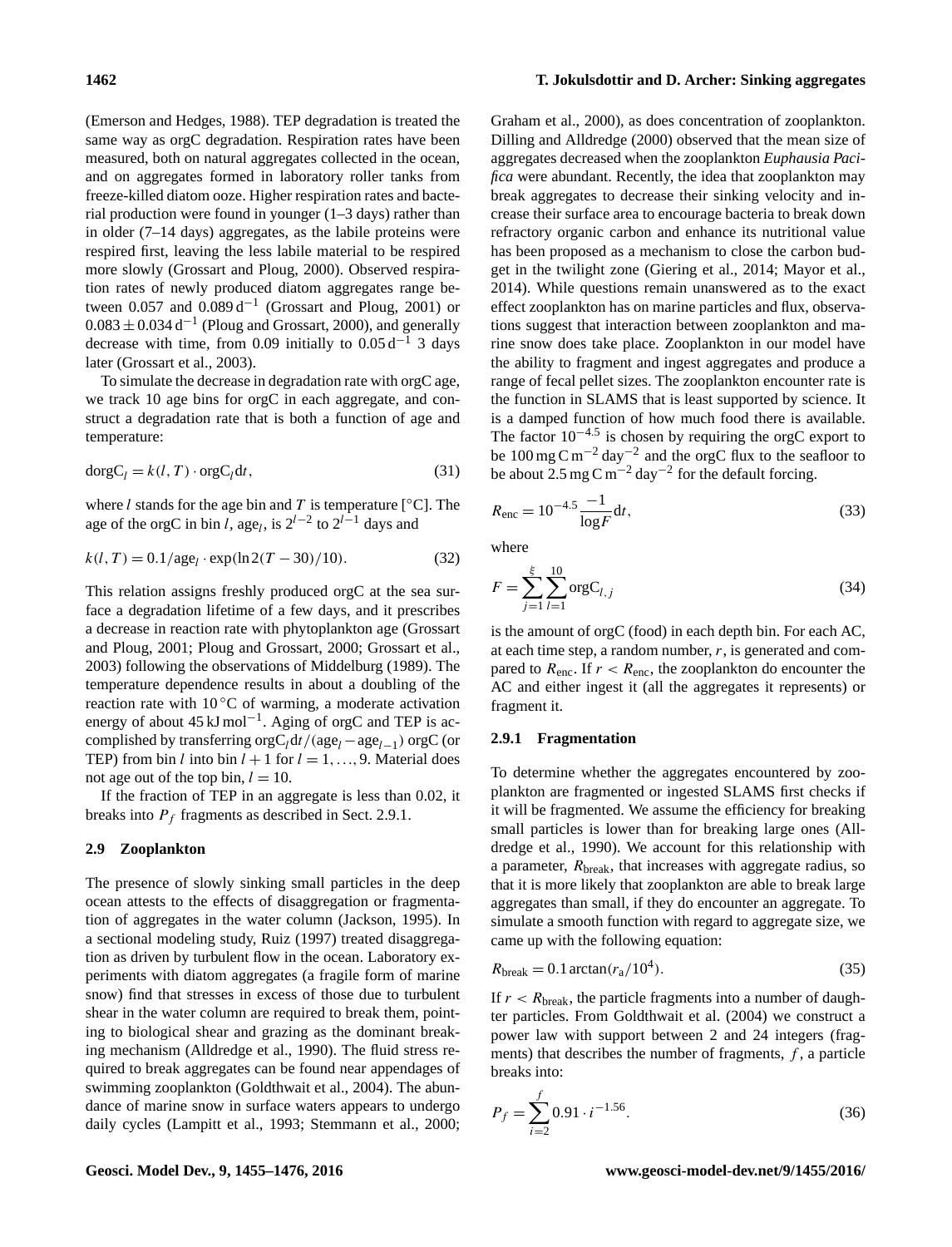A random number,  $r$ , is compared to  $P_f$  for each successive number of fragments starting from 2. When  $r < P_f$ , the number of fragments the aggregate breaks into is found. It is unlikely that very small particles will be fragmented because of how  $R_{break}$  is constructed; however, if  $f > p$ , then we let  $f = p$  meaning the particle fragments into its primary particles. Mass is always conserved during coagulation or fragmentation. When a particle is fragmented,  $p_{\text{new}} = p_{\text{old}}/f$  and  $n_{\text{new}} = n_{\text{old}} \cdot f$ , here  $p_{\text{new}}$ ,  $n_{\text{new}}$ ,  $p_{\text{old}}$  and  $n_{\text{old}}$  stand for p and *n* after and before fragmentation, respectively. If  $p_{old}$  cannot be divided into an integer for the given number of fragments, it is divided into the nearest integer below and the remainder mass is divided between the particles and added without adding primary particles. For example, if  $p_{old} = 17$ ,  $n_{old} = 1$ and  $f = 3$ , then  $p_{\text{new}} = 5$ ,  $n_{\text{new}} = 3$  and the mass of two primary particles is divided between the three new aggregates. Here we compromise in conserving the number of primary particles but do conserve mass.

# **2.9.2 Ingestion**

If the particle is fragmented, it cannot be ingested in the same time step, but if it is not fragmented, then it is evaluated for ingestion. To prevent zooplankton from ingesting mineral particles with no orgC and dissolving and repackaging those minerals, an ad hoc parameter is introduced, which adjusts the probability of ingestion as a function of orgC concentration. The orgC weight fraction,  $orgC<sub>wf</sub>$ , is calculated and compared to a random number r. If  $r < \text{orgC}_{\text{wf}}$ , the particle is deemed appetitive and ingested. The model is sensitive to the choice of this parameter. If we choose  $r < 10 \text{orgC}_{\text{wf}}$  or  $r < 0.1 \text{orgC}_{\text{wf}}$  that decreases the orgC flux by half and increases the orgC flux 3–5-fold, respectively.

# **2.9.3 OrgC assimilation**

The fraction of primary production grazed by microzooplankton estimated using dilution techniques [\(Landry and](#page-19-21) [Hassett,](#page-19-21) [1982\)](#page-19-21) leads to 60–75 % of primary production is consumed by protists and between 2 and 10 % is consumed by macro-grazers [\(Landry and Calbet,](#page-19-22) [2004\)](#page-19-22). Other studies find that the fraction of production consumed by protists is perhaps a little lower, between 20 and 70 % [\(Kiorboe,](#page-19-23) [2000\)](#page-19-23), 22 and 44 % [\(Riser et al.,](#page-20-16) [2008\)](#page-20-16), and 40 and 60 % [\(Richard](#page-20-17)[son et al.,](#page-20-17) [2004\)](#page-20-17). The relative rates of carbon consumption in the deep ocean between bacteria and zooplankton vary regionally for reasons that are not well understood [\(Steinberg](#page-20-18) [et al.,](#page-20-18) [2008;](#page-20-18) [Robinson et al.,](#page-20-19) [2010\)](#page-20-19). By satisfying that about 60–90 % of orgC that is ingested by zooplankton is assimilated and the remaining 10–40 % is egested in fecal pellets [\(Tande and Slagstad,](#page-21-5) [1985;](#page-21-5) [Dilling et al.,](#page-18-24) [1998;](#page-18-24) [Bochdansky](#page-17-10) [et al.,](#page-17-10) [1999\)](#page-17-10), the respiration term is both age and temperature dependant:

$$
dorgCl = 0.9 \cdot (1 - 2l-11) exp(ln2 \cdot (T - 30)/10).
$$
 (37)

In the model, fecal pellets are represented similarly to aggregates, with the difference that their porosity is specified to be 50 % as described in Sect. [2.6.](#page-5-0)

# **2.9.4 Biogenic mineral dissolution**

pH of the guts of zooplankton increases during feeding, most likely due to dissolution of calcium carbonate [\(Pond](#page-20-20) [et al.,](#page-20-20) [1995\)](#page-20-20). [Jansen and Wolf-Gladrow](#page-19-24) [\(2001\)](#page-19-24) modeled zooplankton gut chemistry and conclude that up to 10 % of ingested calcium carbonate can be dissolved during the passage through the gut. Zooplankton mediated  $CaCO<sub>3</sub>$  dissolution may help explain the apparent 60–80 % decrease in  $CaCO<sub>3</sub>$  sinking flux in the upper  $500-1000$  ms of the water column [\(Milliman et al.,](#page-20-21) [1999\)](#page-20-21), and the water column alkalinity source detected by [Feely et al.](#page-18-25) [\(2004\)](#page-18-25). In SLAMS, dissolution of  $CaCO<sub>3</sub>$  in zooplankton guts is related to the fraction of the orgC that is assimilated:

$$
dCaCO3(i) = kzCaCO3(i) \frac{dorgC}{orgC} CaCO3(i) dt.
$$
 (38)

Where  $CaCO<sub>3</sub>(1)$  stands for calcite,  $CaCO<sub>3</sub>(2)$  represents aragonite and  $kz_{\text{CaCO}_3(i)}$  is  $2 \times 10^{-2} \text{ s}^{-1}$  for calcite and  $4 \times$  $10^{-3}$  s<sup>-1</sup> for aragonite.

# **2.10 Abiotic mineral dissolution**

In addition to biological dissolution of  $CaCO<sub>3</sub>$  in zooplankton guts, there appears to be significant dissolution of the more soluble CaCO<sub>3</sub> mineral aragonite in the water column [\(Gangstøet al.,](#page-18-7) [2008\)](#page-18-7). A significant fraction of the  $CaCO<sub>3</sub>$ production flux is composed of aragonite [\(Fabry and Deuser,](#page-18-26) [1991\)](#page-18-26), produced for example by pteropods. Water column conditions reach undersaturation with respect to aragonite at a shallower water depth than for calcite. Biogenic silica (bSi), the other main biomineral in the ocean, is undersaturated throughout the ocean, and is distinguished by a strong temperature sensitivity of its dissolution rate, dissolving significantly faster in warm waters [\(Gnanadesikan,](#page-18-8) [1999\)](#page-18-8). In the deep ocean, carbonate dissolution is a function of the degree of undersaturation:

$$
dCaCO3(i) = ktCaCO3(i) \cdot \Omega \cdot CaCO3(i) dt,
$$
 (39)

where

$$
\Omega = (1 - [CO3=]_{\text{in situ}}/[CO3=]_{\text{sat}})\eta
$$
\n(40)

is the saturation state of the sea water for calcite and aragonite.  $kt(1) = 5 \text{ day}^{-1}$ ,  $kt(2) = 3.2 \text{ day}^{-1}$ ,  $\eta = 4.5$  for calcite and 4.2 for aragonite. The carbonate ion profile or concentration with depth,  $[CO_3^{\dagger}]_{\text{in situ}}$ , is prescribed and dissolution of calcium carbonate does not feed back on it.

For bSi dissolution, the dissolution rate is calculated as

$$
dbSi = k_{size} \cdot R_d(T) \cdot bSi \, dt \tag{41}
$$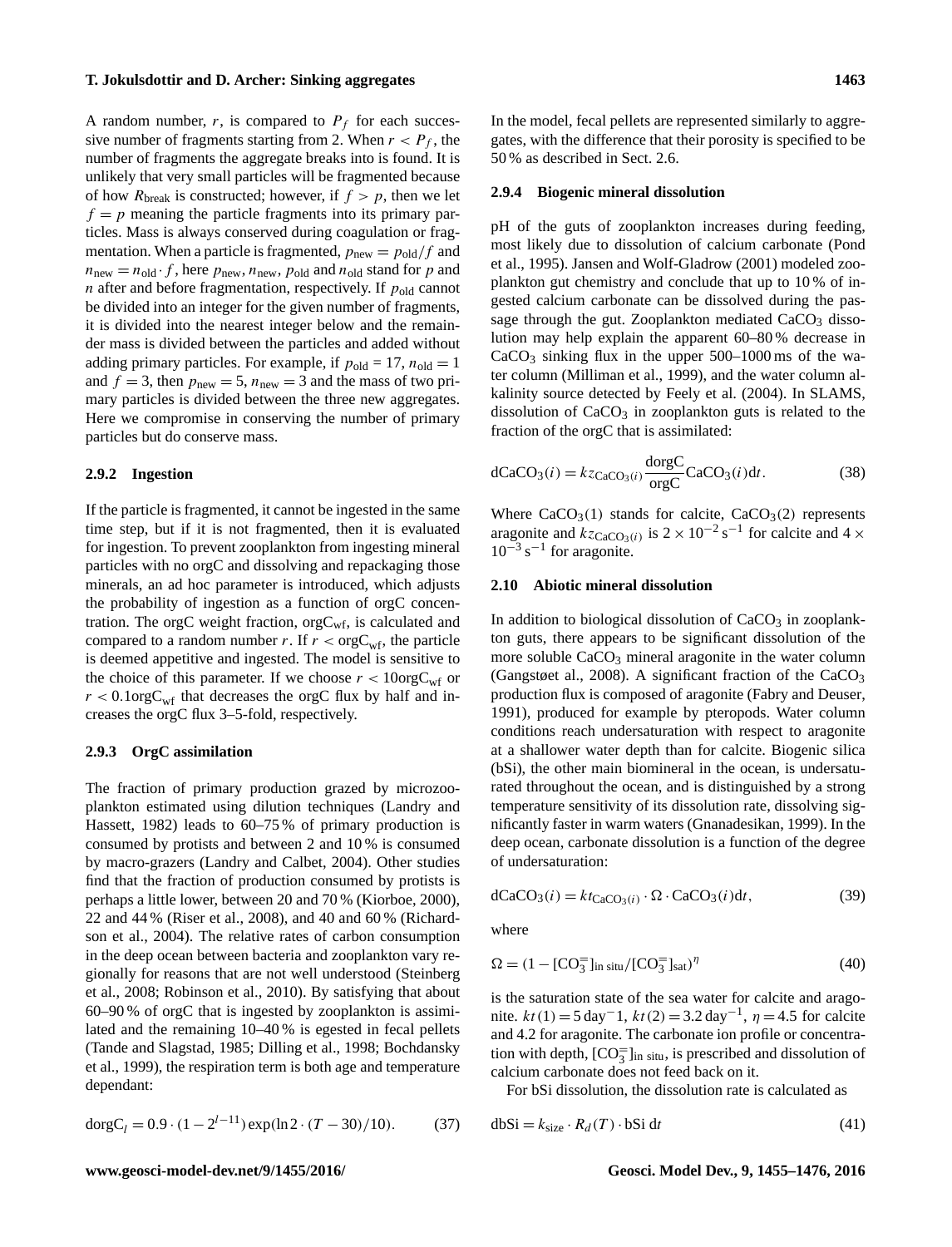with temperature sensitivity from [Gnanadesikan](#page-18-8) [\(1999\)](#page-18-8) as

$$
R_d(T) = 1.32 \times 10^{16} \exp(-11481/T) \tag{42}
$$

and a size-dependent term:

$$
k_{\text{size}} = \frac{\text{bSi}}{\text{bSi} + 1 \times 10^{-10}}\tag{43}
$$

to simulate the protective organic matrix or membrane that coats live diatoms and serves as protection to dissolution of frustules [\(Lewin,](#page-19-25) [1961;](#page-19-25) [Kamatani,](#page-19-26) [1982\)](#page-19-26). We assume that non-aggregated diatom cells are alive and thus have a coating to protect them from dissolving. The sensitivity of the flux to  $k<sub>size</sub>$  is investigated in Sect. [3.](#page-9-0)

### <span id="page-9-1"></span>**2.11 Sea surface temperature**

The temperature is constant in the mixed layer. Below the mixed layer profiles are a linear interpolation from the SST to  $4^{\circ}$ C at 1 km to  $2^{\circ}$ C at 4 km. In the model, the temperature is constant over the course of the year.

# **2.12 Carbonate ion profile**

The carbonate ion concentration is set to  $220 \mu$ mol kg<sup>-1</sup> at the sea surface and 80 µmol kg<sup>-1</sup> below 1 km depth. It is linearly interpolated between the surface and 1 km [\(Anderson](#page-17-11) [and Archer,](#page-17-11) [2002\)](#page-17-11).

# **2.13 Mixed layer**

The mixed layer is isothermal as described in Sect. [2.11.](#page-9-1) Particles in the mixed layer are assigned a random depth within the mixed layer each time step.

# **2.14 A time step**

In a time step (Fig. [3\)](#page-9-2) a small number (default  $= 21$ ) of new particles are produced near the sea surface and their attributes such as composition, sinking velocity and stickiness are set. The water column is divided into depth bins  $(dz = 10 \text{ m})$ . For pairs of ACs within a particular depth range (bin), the probability of aggregation is calculated and compared to a random number to assess whether the pair should stick. If so, the attributes of both particles involved are updated, the more numerous class losing members to aggregation with the less numerous class, which aggregates entirely. The encounter rate of each AC to zooplankton is also calculated for each depth bin. Next, the model loops through every AC and checks if it encountered zooplankton, respires orgC and TEP, dissolves minerals, disintegrates if there is not enough TEP to hold it together, ages orgC and TEP, checks if the size is small and considered to be dissolved, calculates new sinking velocity and settles or ascends accordingly. When the AC reaches the seafloor, its content is cleared and memory is freed for a new aggregate.

<span id="page-9-2"></span>

**Figure 3.** An outline of what the model does in a time step. In parenthesis are the sections where each task is explained.

#### <span id="page-9-0"></span>**3 Sensitivity studies**

To understand the sensitivity of model to parameters not well constrained by experiments, we run the model where a particular parameter is multiplied by a scaling factor (Fig. [4\)](#page-10-0). For stickiness,  $\alpha$  (Eq. [5\)](#page-4-2), we look at seven runs where  $\alpha$  is multiplied by 1/8, 1/4, 1/2, 1, 2, 4 and 8 and plot the export (Fig. [4a](#page-10-0)) and flux to the seafloor (Fig. [4b](#page-10-0)) after the model reaches steady state. Similarly, we do seven runs for rate of bacterial respiration,  $k(l, t)$  (Eq. [32\)](#page-7-1) and zooplankton fragmentation,  $R_{break}$  (Eq. [35\)](#page-7-2). The range of TEP production is from 1/6 to 16/6 of the default as the model does not handle well TEP values out of that range. Zooplankton encounter,  $R_{\text{enc}}$  (Eq. [33\)](#page-7-3), is multiplied by factors between 1/8 and 18/8.

*Stickiness and TEP*. The organic carbon flux is very sensitive to the stickiness of TEP and amount of TEP produced (Fig. [4a](#page-10-0) and b). As  $\alpha$  increases (TEP becomes stickier), organic carbon flux is increased. Very little stickiness results in almost a breakdown of the biological pump with very little flux to the seafloor. As stickiness is increased, flux is increased due to an increase in large and fast sinking aggregates. An increase in TEP production works to increase flux up to a certain point, but because of its low density, after that point, more TEP leads to a decrease in the flux.

*Bacterial respiration*. The fraction of respiration undertaken by bacteria vs. zooplankton is highly variable regionally and between ecosystems [\(Steinberg et al.,](#page-20-18) [2008;](#page-20-18) [Giering](#page-18-23) [et al.,](#page-18-23) [2014\)](#page-18-23). Here we multiply Eq. [\(32\)](#page-7-1) by a factor between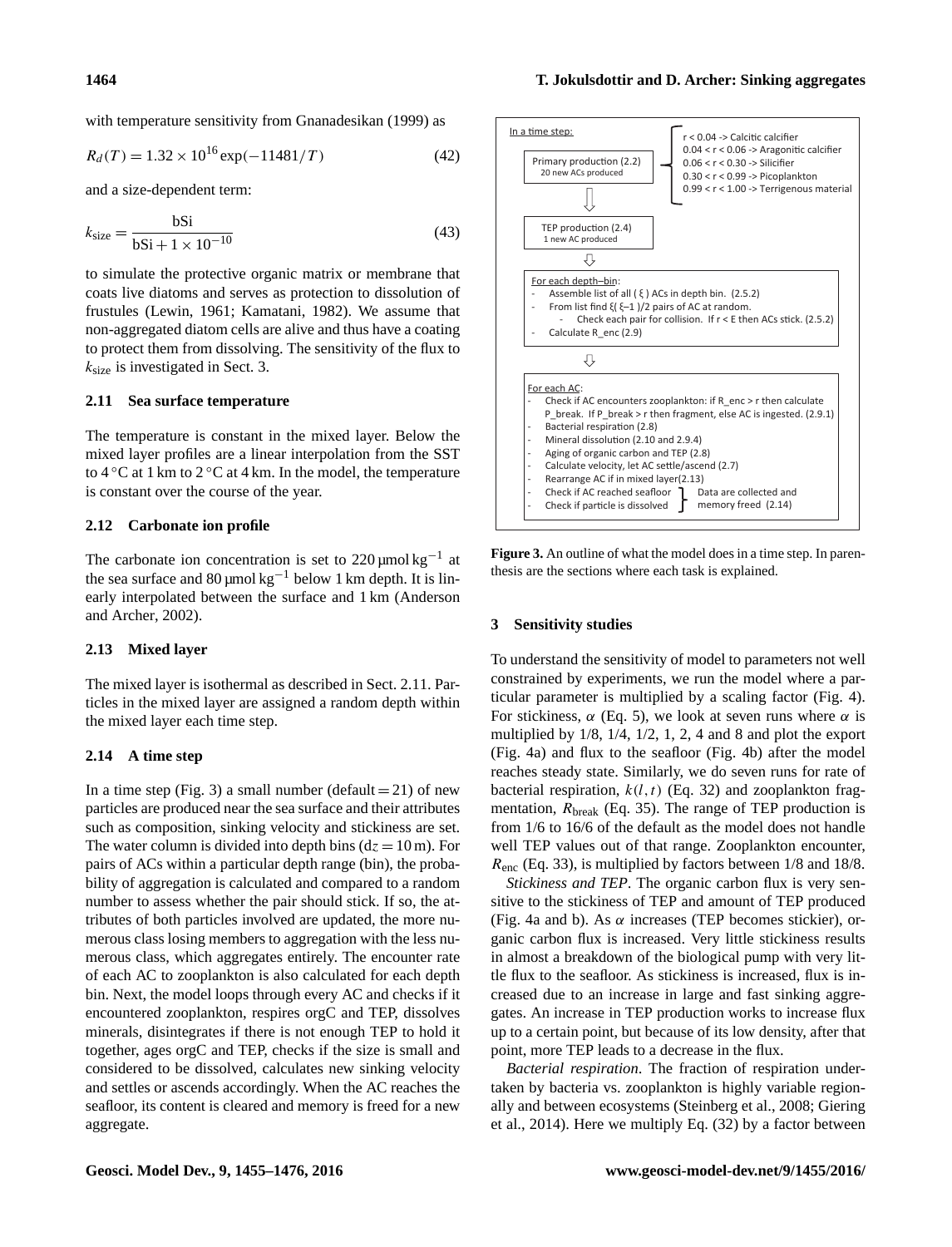<span id="page-10-0"></span>

<span id="page-10-1"></span>**Figure 4.** Organic carbon export **(a)** and flux to sea floor **(b)** when model parameter (stickiness,  $\alpha$  (Eq. [5\)](#page-4-2), TEP, bacterial respiration  $k_{LT}$ (Eq. [32\)](#page-7-1), zooplankton fragmentation,  $R_{break}$  (Eq. [35\)](#page-7-2), and zooplankton encounter rate,  $R_{enc}$  (Eq. [33\)](#page-7-3)) is multiplied by the scaling factor.



**Figure 5.** Sensitivity of the flux to changes in  $k_{size}$ . Shown are seven model runs changing  $k_{size}$  as depicted in the upper left panel.

1/8 and 8. There is very little change in flux until  $k_{l,T}$  is 8 times its default value, where it results in an increase in large, fast sinking, fluffy aggregates to the seafloor and a decrease in export (Fig. [4a](#page-10-0) and b).

*Zooplankton encounter*. Turning off zooplankton entirely results in a scenario where there is almost no flux to the sea floor. In this experiment, particles are relatively buoyant, rich in TEP and sink slowly. When they enter deep waters undersaturated with regard to calcite their density decreases further and they cease to sink. We therefore dialed down the zooplankton encounter rate slowly (Fig. [4c](#page-10-0) and d). Very little zooplankton encounter results in high export and flux to the sea floor being dominantly large aggregates. As the encounter rate is increased, more small aggregates reach the seafloor and fewer large aggregates, decreasing the flux.

*Zooplankton fragmentation*. In the model, if an aggregate is encountered by zooplankton, it will either fragment it or ingest it. So, as the probability of fragmenting goes up, less is ingested and respired by zooplankton. The model is not very sensitive to  $R_{\text{break}}$ .

*Diatom organic coating*. Figure [5](#page-10-1) shows the sensitivity of organic carbon, biogenic silica, calcium carbonate and terrestrial material flux to changes in  $k_{size}$ . If diatoms in the model are allowed to readily dissolve  $(k_{size} = 1)$ , very little bSi makes it to the seafloor and the organic carbon flux is decreased by 50 %. The biogenic silica flux has very little effect on the flux of other minerals.

*Particle-size spectrum*. The particles size spectrum produced by the model does not seem to be sensitive to environmental or model parameters (Fig. [6\)](#page-11-0). In our model the slope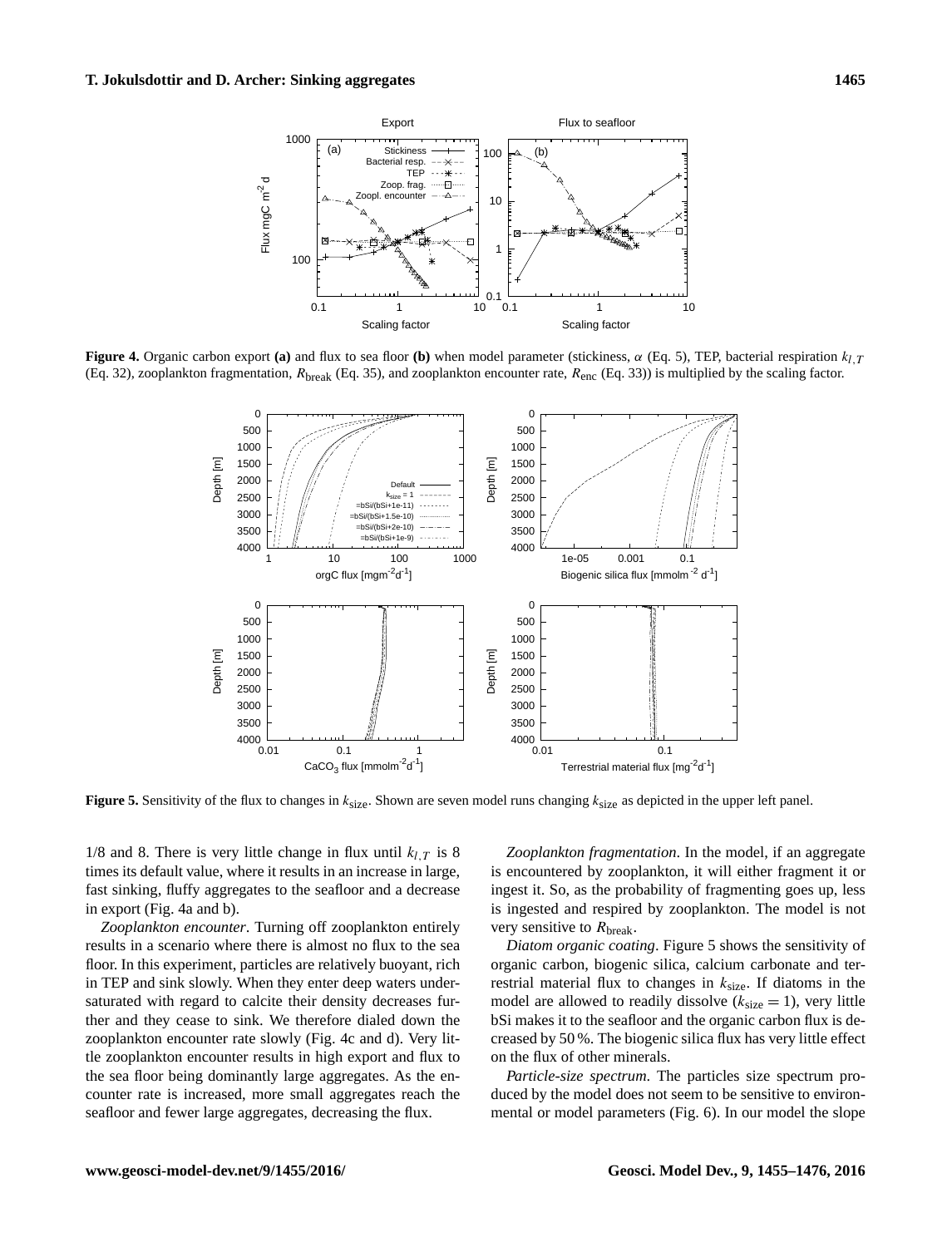<span id="page-11-0"></span>

**Figure 6.** Model output of particle number spectrum at three depths: 100 m **(a)**, 1 km **(b)** and 4 km **(c)**. In each panel, the output from a 100 m deep column is plotted. The diagonal lines correspond to slopes −4 (big dash), −3 (small dash) and −2 (dotted). Sensitivity of the slope of the particle-size spectrum at three depths with changing zooplankton encounter rate (Penc) and stickiness (α) **(e)** as a function of the scaling factors and slope as a function of TEP production **(f)**.

of the whole spectrum varies around  $-3$  (Fig. [6\)](#page-11-0). At the small end ( $r < 30 \,\text{\mu m}$ ) it is less steep (between  $-2.5$  and  $-3$ ), and at the large end  $(r > 30 \,\text{\mu m})$  it is steeper (between  $-3$  and −4). This may be attributed to the different mechanisms primarily responsible for coagulation for different size classes (Brownian motion, shear, differential settling) or zooplankton grazing. The slope does not seem to vary systematically to changes in PP, SST or model parameters.

*Mixed layer*. We investigate the effect of the mixed layer depth on the orgC flux by experimenting with the temperature profile. If the mixed layer is not isothermal and its only role is mixing particles, the flux increases as the depth of the mixed layer is increased. If we let the mixed layer be isothermal and let the thermocline extend from the bottom of the mixed layer to 1000 m, there is no appreciable effect on the orgC flux. Finally, if we let the mixed layer be isothermal and the thickness of the thermocline be constant, 100 or 300 m, the orgC flux decreases as the mixed layer depth increases (Fig. [7\)](#page-12-0). The increased time particles spend in warm waters when the mixed layer is deep contributes to the increased respiration of orgC and thus less flux.

# **4 Model validation**

#### **4.1 Model–model comparison**

The rational for using a Monte Carlo method over a deterministic method is the large number of chemical components that can be resolved without increasing the runtime of the coagulation function. The runtime of the sectional coagulation model with  $N$  chemical components can be as high as  $O(a \cdot b^N)$ , where a and b are the number of size bins and composition-ratio bins; however, with simplifications it is possible to decrease the computational cost [\(Jackson,](#page-19-27) [1998\)](#page-19-27). In contrast, for a stochastic model, the runtime of an aggregation simulation is proportional to the number of ACs squared, and does not increase with N. This can be considerable and probably does not make SLAMS suitable for large ocean circulation models without simplifications.

Variations of the Monte Carlo method for aggregation developed by [Gillespie](#page-18-27) [\(1975\)](#page-18-27) are used to study aggregation in astrophysics [\(Ormel and Spaans,](#page-20-22) [2008;](#page-20-22) [Zsom and Dulle](#page-21-6)[mond,](#page-21-6) [2008;](#page-21-6) [Shima et al.,](#page-20-23) [2009\)](#page-20-23), atmospheric chemistry [\(Riemer et al.,](#page-20-24) [2009;](#page-20-24) [Shima et al.,](#page-20-23) [2009\)](#page-20-23) and oceanography [\(Khelifa and Hill,](#page-19-28) [2006;](#page-19-28) [El Saadi and Bah,](#page-18-28) [2007\)](#page-18-28). The approaches vary to fit the goal of each study, for example, in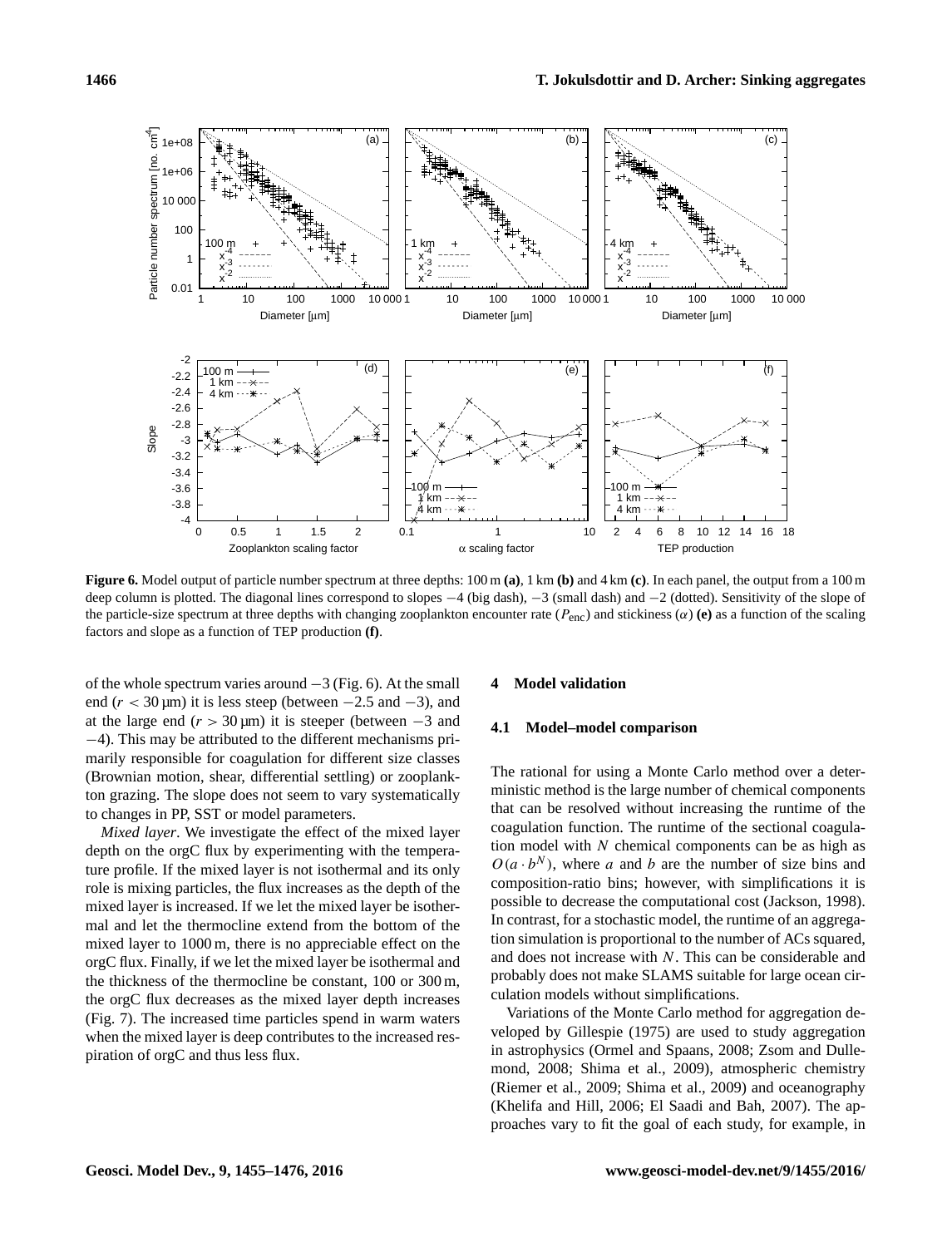<span id="page-12-0"></span>

<span id="page-12-1"></span>**Figure 7.** Temperature profile for the seven mixed layer depths investigated **(a)**. Organic carbon export **(b)** and flux to the seafloor **(c)** as a function of mixed layer depth (MLD). Organic carbon flux down the water column for the seven depths investigated **(d)**.



**Figure 8.** Analytical solution of the Smoluchovski equation [\(Wetherill,](#page-21-7) [1990\)](#page-21-7) (solid lines) at times 1, 2, 4, ..., 64 and model results for corresponding times: 1 (plus-signs), 2 (crosses), 4 (asterisk), 8 (open boxes), 16 (solid boxes), 32 (open circles), 64 (solid circles) **(a)**. In all, 10 000 ACs were used here and a total of  $1 \times 10^6$  particles. Results were averaged over 50 runs to generate this plot. For this comparison, particles do not sink and the collision kernel is a constant  $(1 \times 10^{-6})$ . The vertical axis is the number of particles of mass M at time t times  $M^2$ . Variation of total mass with time (b) with the collision kernel used in SLAMS for eight different initial concentrations. Particles coagulate and sink but are not altered by biological or chemical processes.

whether mass or number of ACs is conserved, and in how many true particles an AC represents.

One computational difference between the our model and some of these is that we use a super-droplet method [\(Shima](#page-20-23) [et al.,](#page-20-23) [2009;](#page-20-23) [Ormel and Spaans,](#page-20-22) [2008;](#page-20-22) [Zsom and Dullemond,](#page-21-6) [2008\)](#page-21-6), where each simulated particle (AC) represents a large and variable number of real particles. The super-droplet method bypasses computational problems that have historically been considered a great drawback of Monte Carlo methods. Another distinction is that our model allows for multi-stage aggregation within a given time step. The main focus of our model of sinking aggregates is tracking particles, their composition and geometry, as they aggregate and are chemically and biologically altered by bacteria, zooplankton and water chemistry.

To assess the validity of the aggregation method derived in Sect. [2.5.2,](#page-4-3) we first look at the evolution of the particle spectrum with time where particles are not allowed to sink and the collision kernel is set to constant. We compare this spectrum to the analytical solution as presented by [Wetherill](#page-21-7) [\(1990\)](#page-21-7)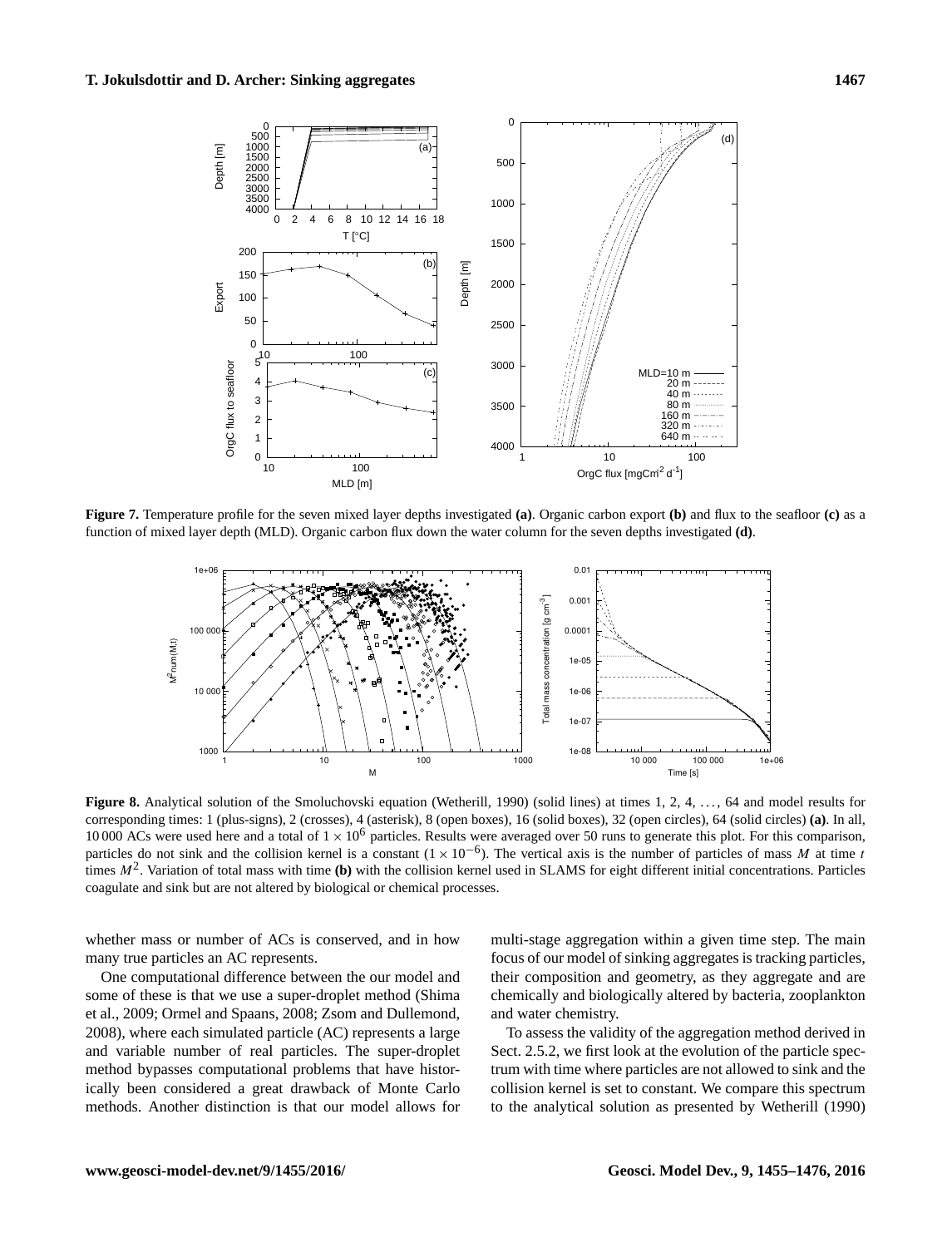<span id="page-13-0"></span>

**Figure 9.** The flux of organic carbon in 11 regions. This model (solid line) and data (symbols) from [Lutz et al.](#page-19-9) [\(2002\)](#page-19-9) and two Martin curves using b estimated from [Guidi et al.](#page-19-5) [\(2015\)](#page-19-5) (see Table [3\)](#page-14-0) (line-dot) and  $b = -0.858$  (dotted). The model reaches steady state at about 5–10 years. We run two instances of each experiment for 18 years and take the mean of the last 4 years of the two runs.

(Fig. [8a](#page-12-1)). The Monte Carlo algorithm is able to reproduce the time evolution of the particle-size spectrum when a minimum of 100 aggregate classes are tracked. (For the full model runs described below, the number of computational particles reached about 30 000.) As the statistical significance of the larger particle-size class in the Monte Carlo model declines, its abundance is subject to random fluctuations, as seen in the large variations in the Monte Carlo model at  $t = 64$  (Fig. [8a](#page-12-1)).

In the second test we allow the particles to sink and the curvilinear collision kernel used in SLAMS is used to determine aggregation. We look at the decrease of the mass remaining in the top box with time as also studied by [Burd and](#page-18-15) [Jackson](#page-18-15) [\(1997\)](#page-18-15) (Fig. [8b](#page-12-1)). The similarity of the simulation results boosts our confidence in the Lagrangian model.

# **4.2 Model–data comparison**

Particle-size distribution is a property of marine system; it provides information about the structure of the ecosystem and particle dynamics. The particle-size spectrum in the ocean has been measured using particle counters and imaging methods. The slope of the particle-size spectrum is usually calculated by dividing the concentration  $\Delta C$  of particles in a given size range  $\Delta r$  by the size range:  $n = \Delta C/\Delta r$ . A global synthesis of the particle-size spectrum found its slope to be in the range  $-2$  to  $-5$  [\(Guidi et al.,](#page-19-1) [2009\)](#page-19-1) and generally that low PP regions were associated with a steep spectrum, whereas greater productivity regions often exhibits a slope between −2 and −4. In a study confined to the Arabian Sea, the slope varied between  $-2$  and  $-4$  and again the greater negative values were generally found where PP was lower [\(Roullier et al.,](#page-20-25) [2014\)](#page-20-25). In our model the slope of the whole spectrum varies around  $-3$  (Fig. [6\)](#page-11-0).

To see how well the model captures the flux of material in the water column, we compare three model results to data: the orgC flux in the water column, the pe-ratio and the rain ratio at the sea floor. Sediment trap data exist in low resolution, temporally and spatially. Existing data have been analyzed quite extensively [\(Lutz et al.,](#page-19-9) [2002;](#page-19-9) [Dunne et al.,](#page-18-29) [2005;](#page-18-29) [Honjo et al.,](#page-19-29) [2008\)](#page-19-29). Our comparison of data with the model is based on the synthesis of [Lutz et al.](#page-19-9) [\(2002\)](#page-19-9), who looked for correlations between primary production and export flux and the attenuation coefficient  $b$  in the Martin curve (Eq. [1\)](#page-1-0) of trap fluxes from 11 different regions of the world's oceans. Table [3](#page-14-0) shows the values of model driving parameters for the 11 regions and Fig. [9](#page-13-0) compares model results with data. Ex-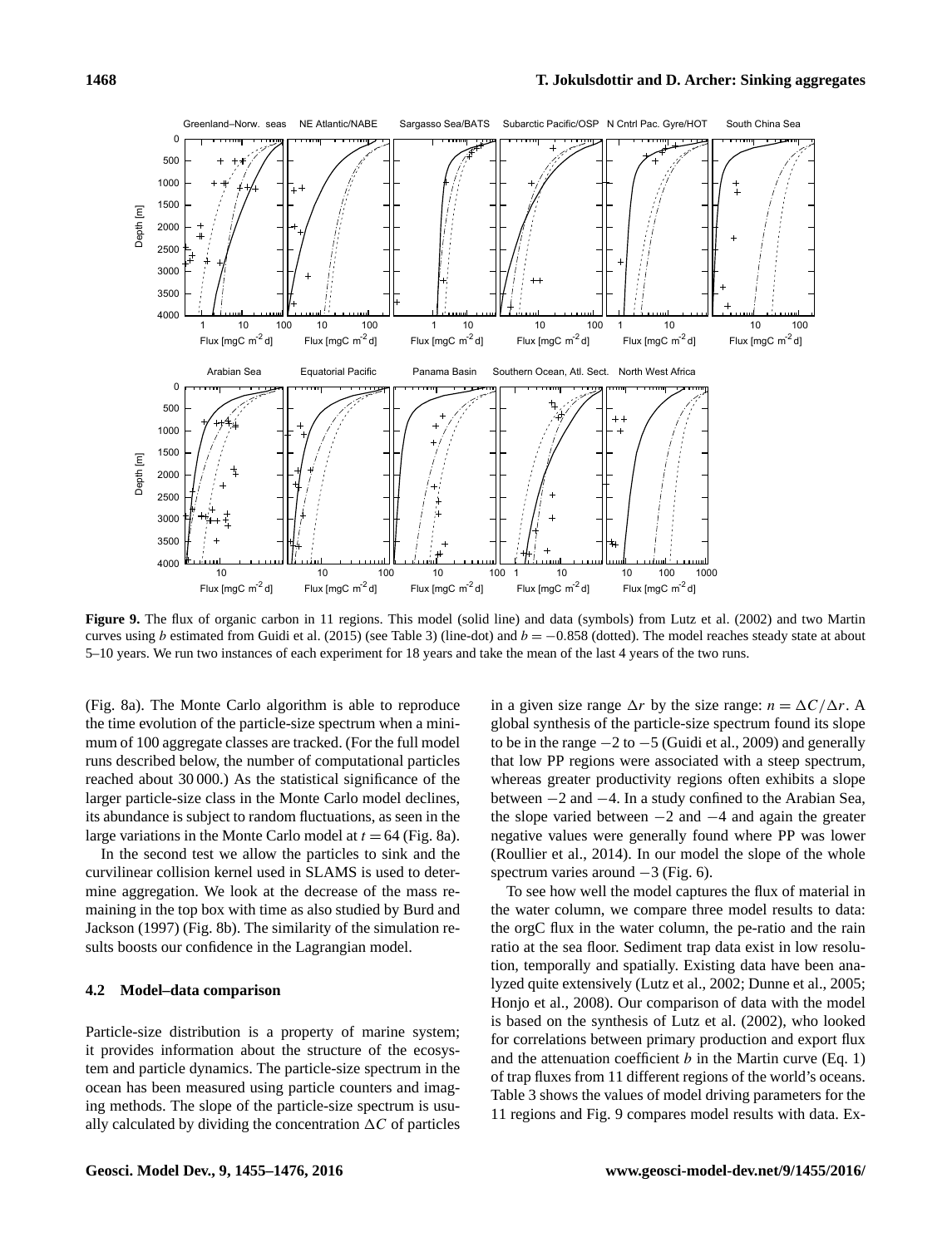<span id="page-14-0"></span>**Table 3.** Environmental variables for the 11 regions. Primary production in  $[\text{mg C m}^{-2} \text{d}^{-1}]$ . Reference for primary production. *b* is estimated from [Guidi et al.](#page-19-5) [\(2015\)](#page-19-5).

| Region                    | $SST$ [ $^{\circ}$ C] | BI   | Prim. prod. | Reference                                     | b       |
|---------------------------|-----------------------|------|-------------|-----------------------------------------------|---------|
| Greenland–Norwegian seas  | 3                     | 0.5  | 240         | Richardson et al. (2005)                      | $-1.2$  |
| North Atlantic (NABE)     | 14                    | 0.75 | 500         | Lampitt et al. $(2010)$                       | $-0.8$  |
| Sargasso Sea (BATS)       | 22                    |      | 500         | Saba et al. (2010)                            | $-0.7$  |
| Subarctic Pacific (OSP)   | 14                    | 0.75 | 500         | Boyd and Harrison (1999)                      | $-0.75$ |
| N. C. Pacific Gyre (HOT)  | 23                    |      | 500         | Saba et al. (2010)                            | $-0.95$ |
| <b>Equatorial Pacific</b> | 24                    |      | 1000        | Barber et al. (1996) and Krause et al. (2011) | $-0.7$  |
| South China Sea           | 24                    |      | 500         | Chen (2005)                                   | $-0.6$  |
| Southern Ocean            | 3                     | 0.5  | 200         | Arrigo et al. (2008)                          | $-1.1$  |
| Arabian Sea               | 26                    |      | 1000        | Barber et al. (2001)                          | $-0.7$  |
| Panama Basin              | 24                    |      | 600         | Behrenfeld and Falkowski (1997)               | $-0.7$  |
| NW Africa                 | 24                    |      | 2000        | Huntsman and Barber (1977)                    | $-0.6$  |

<span id="page-14-1"></span>

**Figure 10.** Pe-ratio (the fraction of produced organic carbon that is exported) as a function of SSTs **(a)** and as a function of PP **(b)** and export production (orgC flux out of 100 m) as a function of SSTs **(c)** and PP **(d)** in tropics (plus signs), subtropics (crosses), subpolar (stars) and coastal (open squares) regions. Data from [Dunne et al.](#page-18-29) [\(2005\)](#page-18-29). Model results (solid squares) from the 11 regions listed in Table [2.](#page-3-0)

cept for the Panama Basin, the model predicts the flux to the seafloor within a factor of 2–5 (Fig. [9\)](#page-13-0). The topography of the Panama Basin is complex and lateral transport of resuspended material has been observed, possibly explaining the high orgC flux seen in sediment traps [\(Bishop et al.,](#page-17-17) [1986\)](#page-17-17).

In SLAMS, export is defined as flux out of the top 100 m. To see if the model captures relationships to do with export seen in the real world, model responses to sea surface temperature and rate of primary production are compared with data in Fig. [10.](#page-14-1) These data were compiled from field observations of primary production and particle export in [Dunne](#page-18-29) [et al.](#page-18-29) [\(2005\)](#page-18-29). SLAMS produces the relationship between SST and export production quite well (Fig. [10a](#page-14-1)). The positive relationship seen in the date between export production and high PP is also produced by the model, but because in most of our test cases PP is relatively low this relationship is not demonstrated very clearly in Fig. [10d](#page-14-1). No relationship is seen in the data between export production and SST, as well as between pe-ratio and PP. The model also sees no relationships between these pairs (Fig. [10b](#page-14-1) and c respectively).

Lastly, we compare the rain ratio (organic : inorgC) in the sinking carbon flux at the seafloor with rain ratio data [\(Honjo](#page-19-29)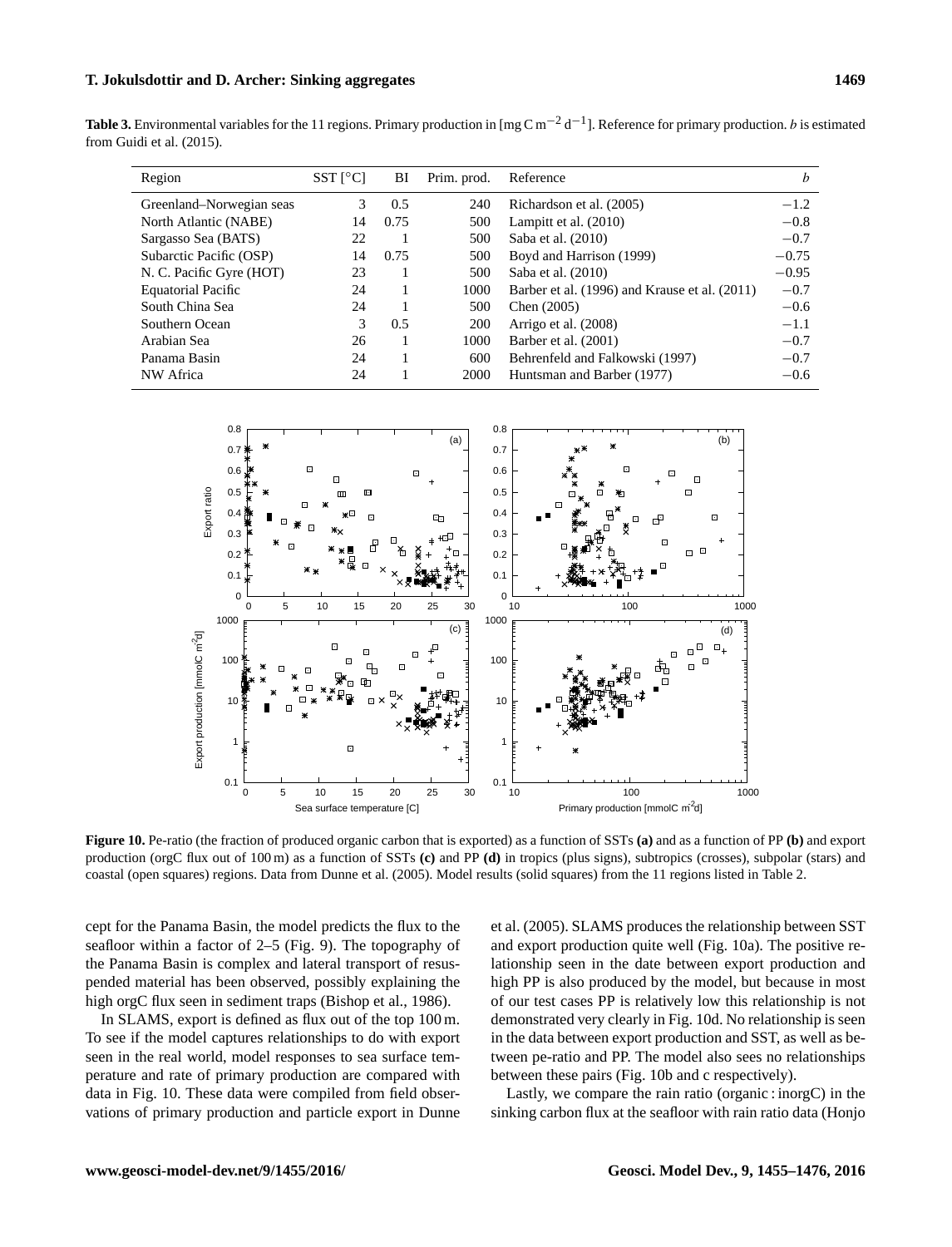<span id="page-15-0"></span>

<span id="page-15-1"></span>**Figure 11.** The rain ratio (organic carbon to inorganic carbon) of material reaching the seafloor as a function of latitude. Data from the Southern Ocean (circles), Pacific Ocean (open squares), Indian Ocean (stars), Atlantic Ocean (crosses) and Arctic Ocean (plus sign) (data from [Honjo et al.,](#page-19-29) [2008\)](#page-19-29). Model results (solid squares) for the 11 regions mentioned earlier.



**Figure 12.** Export ratio (in %) (a, b) and percentage of primary production that reaches 4 km depth – seafloor ratio (c, d) as a function of primary production and sea surface temperatures **(a, c)** and bloom index **(b, d)**. Numbers represent flux as a percentage of primary production.

[et al.,](#page-19-29) [2008\)](#page-19-29). SLAMS reproduces the observed value of approximately 1 in the tropics with higher values in the subtropics and polar latitudes (Fig. [11\)](#page-15-0). The organic : inorgC ratio of primary production is the same in all model runs except for the Southern Ocean, run where biS production is doubled but CaCO<sub>3</sub> production is halved.

# **5 What controls variability in the flux of orgC?**

We assess the response of the model to three environmental parameters: the temperature profile, rate of primary production, and the bloom index. Figure [12](#page-15-1) shows the fraction of primary production that sinks below 100 m (the pe-ratio) and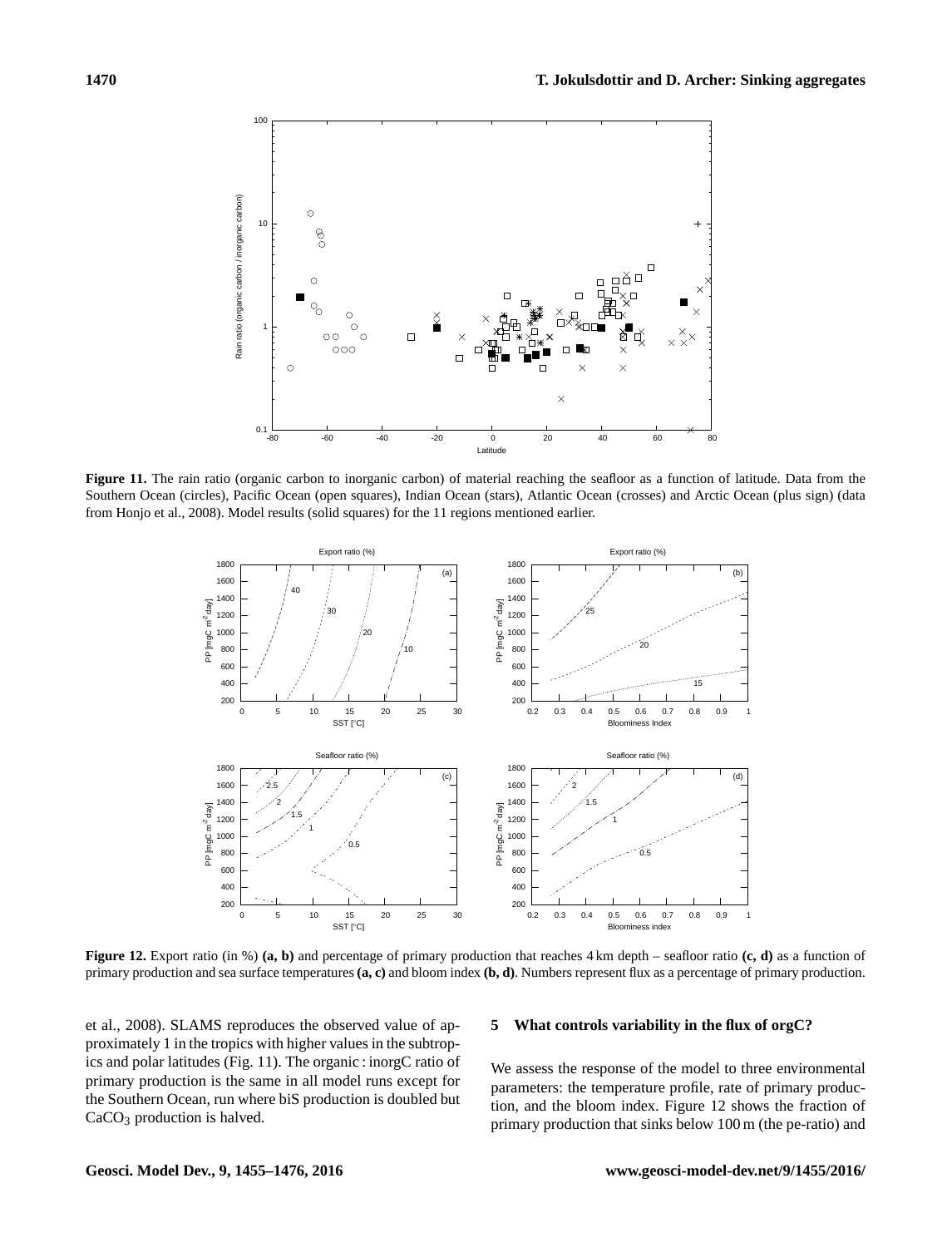<span id="page-16-0"></span>

Figure 13. Cumulative flux of organic carbon reaching the seafloor (4 km) as a function of aggregate radius and velocity for varying sea surface temperatures  $(a, b)$ , primary production  $(c, d)$  and bloom index  $(e, f)$ . PP = 1000 mg C m<sup>-2</sup> d<sup>-1</sup> in  $(a)$ ,  $(b)$ ,  $(e)$  and  $(f)$ , SST = 18 °C in **(c)**, **(d)**, **(e)** and **(f)**,  $BI = 1$  in **(a)**, **(b)**, **(c)** and **(d)**.

the fraction that reaches the seafloor (the seafloor ratio) as a function of these parameters. The model responds to all parameters. An increase of  $1^{\circ}$ C results in 1–1.6 % decrease in the pe-ratio (Fig. [12a](#page-15-1)).

The sea floor is also sensitive to changes in SST: as SSTs drop more orgC makes it to the sea floor. It is most sensitive at low SSTs. Where SST is lower than  $10^{\circ}$ C large (> 1 cm) and fast  $(> 100 \text{ m d}^{-1})$  sinking particles contribute significantly to the flux (Fig. [13a](#page-16-0) and b). Given other things are equal, a lower SST increases the efficiency of the biological pump.

An increase in primary production increases the number density of particles and the rate of aggregation. More large particles are produced that have high sinking velocity where PP is high (Fig. [13c](#page-16-0) and d). OrgC is exported and transported to the seafloor more efficiently where PP is high (Fig. [12c](#page-15-1) and d). For example, comparing PP at 1400 with 1800 (29 % increase in PP) results in a 97 % increase in orgC flux to the sea floor, primarily contributed by particles at the large end of the spectrum (Fig. [13c](#page-16-0) and d).

Both the pe-ratio and the seafloor ratio are sensitive to the bloom index. Blooms transport orgC more efficiently to depths. Organic carbon flux to the seafloor is approximately quadrupled when annual production takes place in one-third

of a year compared to when it is spread evenly throughout the year. The effect of concentrating production in blooms is the same as increasing PP; an increase in cell number densities enhances aggregation and produces more large and rapidly sinking aggregates (Fig. [13e](#page-16-0) and f).

Our results suggest that the biological pump is most efficient in environments that have low SSTs and high or sporadic primary production, such as polar environments. Our model shows the biological pump is also most sensitive in polar conditions. For example, in a global warming scenario where an increase in stratification leads to a smaller nutrient supply to the surface and a decrease in PP, it predicts greater organic carbon transport decrease in a polar environment than in a tropical environment. Similarly, a 2° increase in SST would result in a greater decrease of orgC transport in a polar environment than in a tropical environment.

# **6 Conclusions**

We present a new computational approach to simulating the biological pump from the surface ocean to the deep sea by resolving collections of individual particles. The method allows the model to resolve detailed attributes of the particles that may affect their sinking/degradation dynamics, includ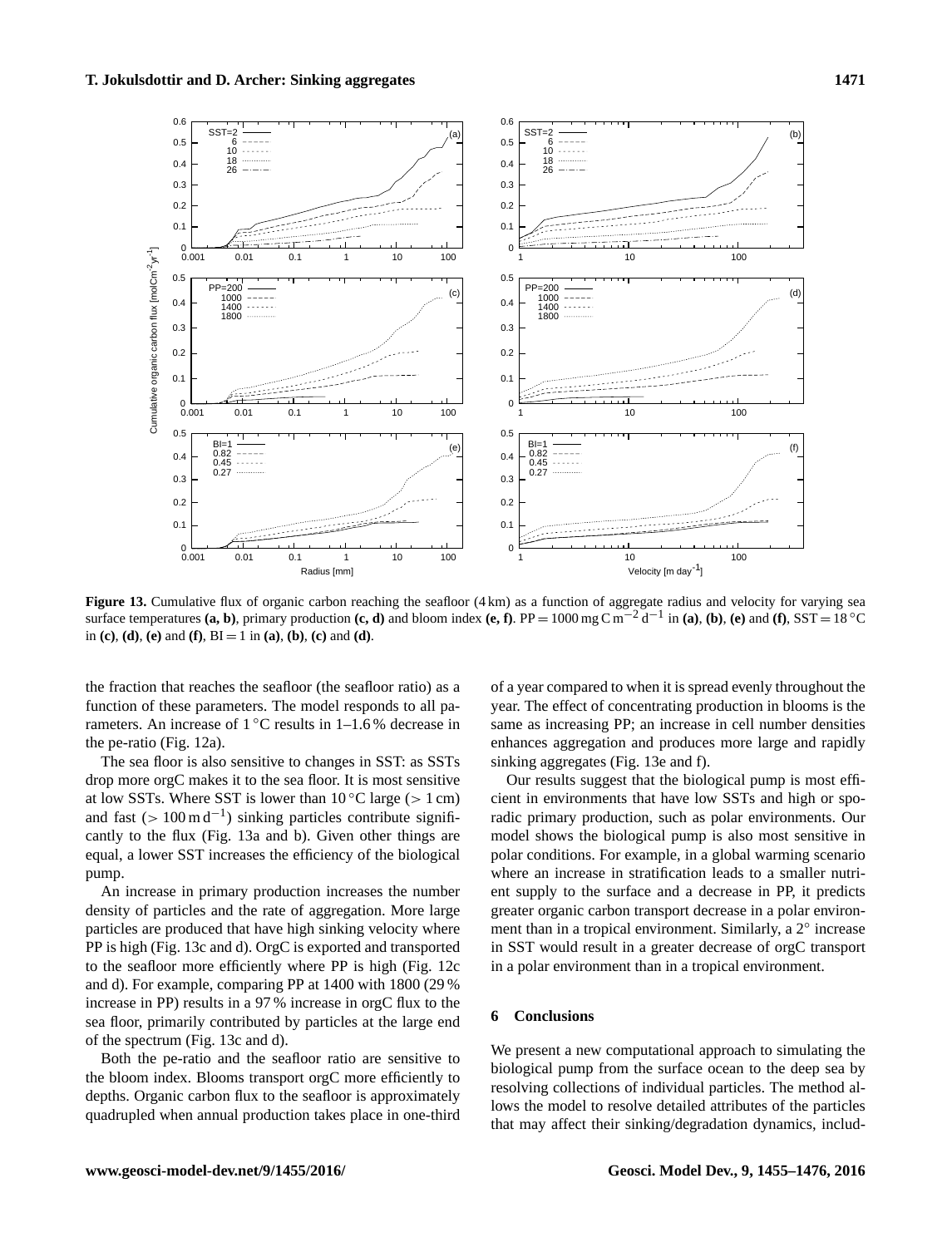ing the mineral fraction, the age distribution of the organic matter and the impact of transparent exopolymer particles (TEP) on particle aggregation. The model is able to reproduce sinking fluxes of orgC through the water column observed in sediment traps, and some of its regional variation. The model fluxes are sensitive to the three driving parameters analyzed: SST, primary production and bloom index. The mechanistic links between these climate-sensitive drivers and the physics and chemistry of sinking particles in the ocean will allow us a better understanding of the direction and magnitude of an ocean biological pump carbon cycle feedback to climate change, both in the past and in the future.

We are exploring the feasibility of using our methodology in a larger model. A study is under way to simplify SLAMS significantly, but keep the Lagrangian aspect, and couple it to a three-dimensional ocean circulation model. It would be interesting to look at the importance of the depth of the euphotic zone on the flux and compare to the findings of [Bues](#page-18-31)[seler and Boyd](#page-18-31) [\(2009\)](#page-18-31). Transport efficiency is a metric that has been used to describe the variability of the biological pump [\(Lam et al.,](#page-19-10) [2011;](#page-19-10) [Henson et al.,](#page-19-33) [2012;](#page-19-33) [Marsay et al.,](#page-19-34) [2015\)](#page-19-34) that would be interesting to explore with SLAMS. A future step in the development of SLAMS is to add nutrientand light-limited production. We would also like to put in a more mechanistic representation of zooplankton activity and see if we can better understand the effect of the relative importance of microbial vs. zooplankton respiration. We should like to do more detailed regional studies and perhaps parameterize  $b$  in terms of environmental variables such as SST, PP, depth of the mixed layer and euphotic zone or ecology.

# **Code availability**

The code is available at github: [https://github.com/tinnsi/](https://github.com/tinnsi/SLAMS) [SLAMS.](https://github.com/tinnsi/SLAMS)

*Acknowledgements.* We thank Oli Atlason for consulting on probability and statistics and Fred Ciesla and Adrian Burd for helpful discussion on coagulation. This work was supported by grant OCE0628629 from NSF.

Edited by: G. Munhoven

#### **References**

- <span id="page-17-1"></span>Alldredge, A. and Gotschalk, C.: In situ settling behavior of marine snow, Limnol. Oceanogr., 33, 339–351, 1988.
- <span id="page-17-7"></span>Alldredge, A. and McGillivary, P.: The attachment probabilities of marine snow and their implications for particle coagulation in the ocean, Deep-Sea Res., 38, 431–443, 1991.
- <span id="page-17-9"></span>Alldredge, A. and Silver, M. W.: Characteristics, Dynamics and Significance of Marine Snow, Prog. Oceanogr., 20, 41–82, 1988.
- <span id="page-17-5"></span>Alldredge, A., Granata, G. C., Gotschalk, C. C., and Dickey, T. D.: The physical strength of marine snow and its implications for particle disaggregation in the ocean, Limnol. Oceanogr., 35, 1415–1428, 1990.
- <span id="page-17-8"></span>Alldredge, A., Gotschalk, C., Passow, U., and Riebesell, U.: Mass aggregation of diatom blooms: Insights from a mesocosm study, Deep-Sea Res. Pt. II, 42, 9–27, 1995.
- <span id="page-17-0"></span>Alonso-Gonzalez, I., Aristegui, J., Lee, C., Sanchez-Vidal, A., Calafat, A., Fabres, J., Sangra, P., Masque, P., Hernandez-Guerra, A., and Benitez-Barrios, V.: Role of slowly settling particles in the ocean carbon cycle, Geophys. Res. Lett., 37, L13608, doi[:10.1029/2010GL043827,](http://dx.doi.org/10.1029/2010GL043827) 2010.
- <span id="page-17-11"></span>Anderson, D. M. and Archer, D.: Glacial–interglacial stability of ocean pH inferred from foraminifer dissolution rates, Nature, 416, 70–73, doi[:10.1038/416070a,](http://dx.doi.org/10.1038/416070a) 2002.
- <span id="page-17-3"></span>Armstrong, A. A., Lee, C., Hedges, J. I., Honjo, S., and Wakeham, S. G.: A new, mechanistic model for organic carbon fluxes in the ocean based on the quantitative association of POC with ballast minerals, Deep-Sea Res. Pt. II, 49, 219–236, 2002.
- <span id="page-17-14"></span>Arrigo, K. R., van Dijken, G. L., and Bushinsky, S.: Primary production in the Southern Ocean, 1997–2006, J. Geophys. Res., 113, C08004, doi[:10.1029/2007JC004551,](http://dx.doi.org/10.1029/2007JC004551) 2008.
- <span id="page-17-13"></span>Barber, R. T., Sanderson, M. P., Lindley, S. T., Chai, F., Newton, J., Trees, C. C., Foley, D. G., and Chavez, F. P.: Primary productivity and its regulation in the equatorial Pacific during and following the 1991–1992 El Nino, Deep-Sea Res. Pt. II, 43, 933–969, 1996.
- <span id="page-17-15"></span>Barber, R. T., Marra, J., Bidigare, R. C., Codispoti, L. A., Halpern, D., Johnson, Z., Latasa, M., Goericke, R., and Smith, S. L.: Primary productivity and its regulation in the Arabian Sea during 1995, Deep-Sea Res. Pt. II, 48, 1127–1172, 2001.
- <span id="page-17-6"></span>Behrenfeld, M. J. and Boss, E. S.: Resurrecting the Ecological Underpinnings of Ocean Plankton Blooms, Annu. Rev. Mar. Sci., 6, 167–194, doi[:10.1146/annurev-marine-052913-021325,](http://dx.doi.org/10.1146/annurev-marine-052913-021325) 2014.
- <span id="page-17-16"></span>Behrenfeld, M. J. and Falkowski, P. G.: Photosynthetic Rates Derived from Satellite-Based Chlorophyll Concentration, Limnol. Oceanogr., 42, 1–20, 1997.
- <span id="page-17-2"></span>Berelson, W. M.: Particle settling rates increase with depth in the ocean, Deep-Sea Res. Pt. II, 49, 237–251, 2002.
- <span id="page-17-4"></span>Biddanda, B. A. and Pomeroy, L. R.: Microbial aggregation and degradation of phytoplankton-derived detritus in seawater. I. Microbial succession, Mar. Ecol.-Prog. Ser., 42, 79-88, 1988.
- <span id="page-17-17"></span>Bishop, J. K. B., Stephien, J. C., and Wiebe, P. H.: Particulate Matter Distributions, Chemistry and Flux in the Panama Basin: Response to Environmental Forcing, Prog. Oceanogr., 17, 1–59, 1986.
- <span id="page-17-10"></span>Bochdansky, A. B., Deibel, D., and Rivkin, R. B.: Absorption efficiencies and biochemical fractionation of assimilated compounds in the cold water appendicularian Oikopleura vanhoeffeni, Limnol. Oceanogr., 44, 415–424, 1999.
- <span id="page-17-12"></span>Boyd, P. W. and Harrison, P. J.: Phytoplankton dynamics in the NE subarctic Pacific, Deep-Sea Res. Pt. II, 46, 2405–2432, 1999.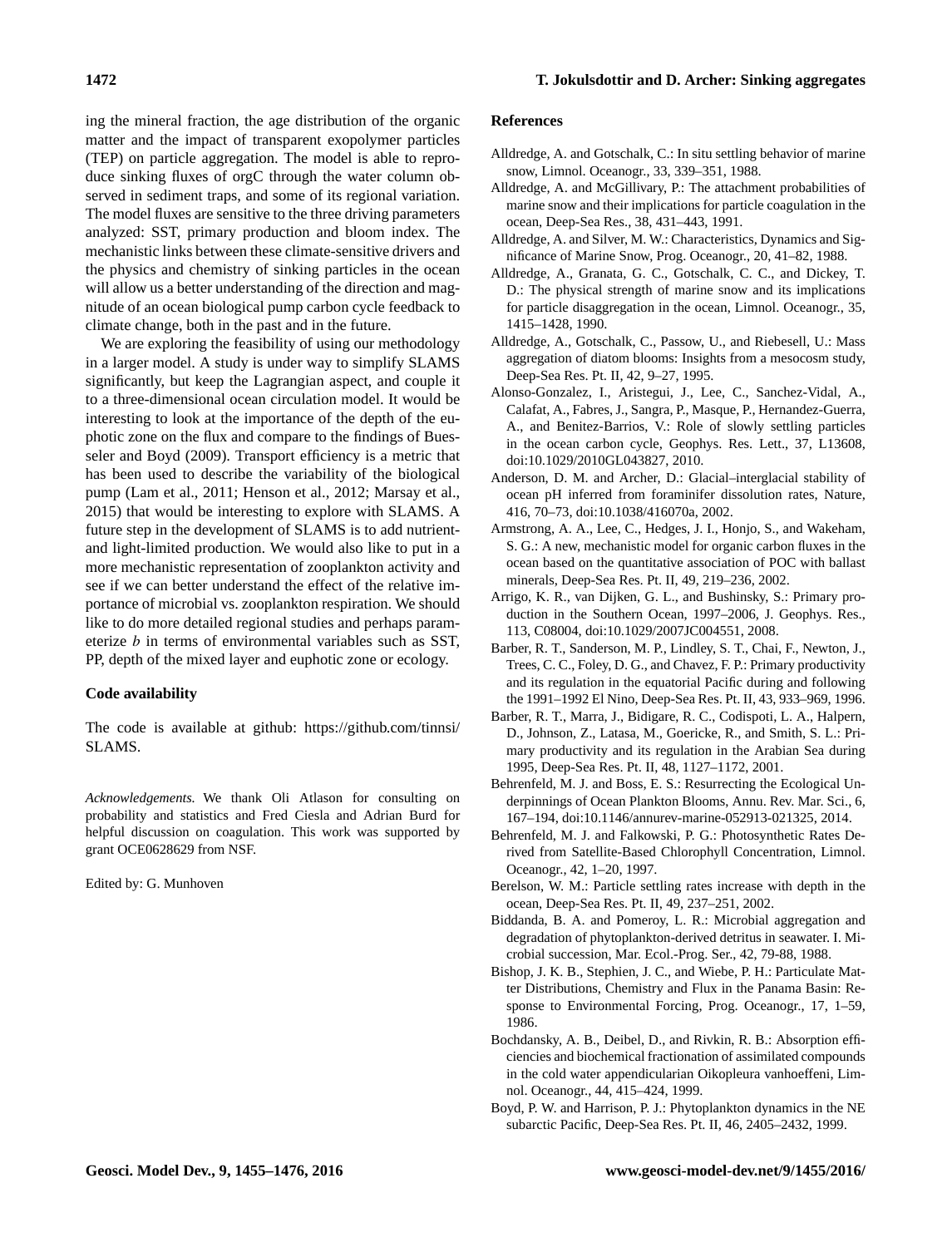- <span id="page-18-4"></span>Boyd, P. W. and Trull, T. W.: Understanding the export of biogenic particles in oceanic waters: Is there a consensus?, Prog. Oceanogr., 46, 2405–2432, 2007.
- <span id="page-18-31"></span>Buesseler, K. O. and Boyd, P. W.: hedding light on processes that control particle export and flux attenuation in the twilight zone of the open ocean, Limnol. Oceanogr., 54, 1210–1232, 2009.
- <span id="page-18-1"></span>Buesseler, K. O., Trull, T. W., Steinberg, D. K., Silver, M. W., Siegel, D. A., Saitoh, S.-I., Lamborg, C. H., Lam, P. J., Karl, D. M., Jiao, N. Z., Honda, M. C., Elskens, M., Dehairs, F., Brown, S. L., Boyd, P. W., Bishop, J. K. B., and Bidgare, R. R.: VERTIGO (VERtical Transport In the Global Ocean): A study of particle sources and flux attenuation in the North Pacific, Deep-Sea Res. Pt. II, 55, 1522–1539, 2008.
- <span id="page-18-15"></span>Burd, A. and Jackson, G. A.: Predicting particle coagulation and sedimentation rates for a pulsed input, J. Geophys. Res., 102, 10545–10561, 1997.
- <span id="page-18-16"></span>Burd, A. and Jackson, G. A.: Particle Aggregation, Annu. Rev. Mar. Sci., 1, 65–90, 2009.
- <span id="page-18-10"></span>Burd, A., Jackson, G. A., and Moran, S. B.: The role of the particle size spectrum in estimating POC fluxes from  $^{234}$ Th /  $^{238}$ U disequilibrium, Deep-Sea Res. Pt. I, 54, 897–918, doi[:10.1016/j.dsr.2007.03.006,](http://dx.doi.org/10.1016/j.dsr.2007.03.006) 2007.
- <span id="page-18-30"></span>Chen, Y.-L. L.: Spatial and seasonal variations of nitrate-based new production and primary production in the South China Sea, ICES, Deep-Sea Res. Pt. I., 52, 319–340, 2005.
- <span id="page-18-14"></span>Dam, H. G. and Drapeau, D. T.: Coagulation efficiency, organicmatter glues and the dynamics of particles during a phytoplankton bloom in a mesocosm study, Deep-Sea Res. Pt. II, 42, 111– 123, 1995.
- <span id="page-18-22"></span>Dilling, L. and Alldredge, A. L.: Fragmentation of marine snow by swimming macrozooplankton: A new process impacting carbon cycling in the sea, Deep-Sea Res. Pt. I, 47, 1227–1245, 2000.
- <span id="page-18-24"></span>Dilling, L., Wilson, J., Steinberg, D., and Alldredge, A. L.: Feeding by the euphausiid Euphausia pacifica and the copepod Calanus pacificus on marine snow, Mar. Ecol.-Prog. Ser., 170, 189–201, 1998.
- <span id="page-18-18"></span>Dorsey, N. E.: The properties of ordinary water substance, Reinhold Pub. Corp., New York, 1940.
- <span id="page-18-0"></span>Ducklow, H. W., Steinberg, D. K., and Buesseler, K. O.: Upper Ocean Carbon Export and the Biological Pump, Oceanography, 14, 50–58, 2001.
- <span id="page-18-29"></span>Dunne, J. P., Armstrong, R. A., Gnanadesikan, A., and Sarmiento, J. L.: Empirical and mechanistic models for the particle export ratio, Global Biogeochem. Cy., 19, GB4026, doi[:10.1029/2004GB002390,](http://dx.doi.org/10.1029/2004GB002390) 2005.
- <span id="page-18-28"></span>El Saadi, N. and Bah, A.: An individual-based model for studying the aggregation behavior in phytoplankton, Ecol. Model., 204, 193–212, 2007.
- <span id="page-18-5"></span>Emerson, S. and Hedges, J. I.: Processes controlling the organic carbon content of open ocean sediments, Paleoceanography, 3, 621–634, 1988.
- <span id="page-18-13"></span>Engel, A.: The role of transparent exopolymer particles (TEP) in the increase in apparent particle stickiness  $(\alpha)$  during the decline of a diatom bloom, J. Plankton Res., 22, 485-497, 2000.
- <span id="page-18-6"></span>Engel, A., Abramson, L., Szlosek, J., Liu, Z., Stewart, G., Hirschberg, D., and Lee, C.: Investigating the effect of ballasting by CaCO<sub>3</sub> in *Emiliania huxleyi*, II: Decomposition of particulate organic matter, Deep-Sea Res. Pt. II, 56, 1408–1419. doi[:10.1016/j.dsr2.2008.11.028,](http://dx.doi.org/10.1016/j.dsr2.2008.11.028) 2009.
- <span id="page-18-26"></span>Fabry, V. J. and Deuser, W. G.: Aragonite and magnesian calcite fluxes to the deep Sargasso Sea, Deep-Sea Res., 38, 713–728, 1991.
- <span id="page-18-25"></span>Feely, R. A., Nojiri, Y., Dickson, A., Sabine, C. L., Lamb, M. F., and Ono, T.: Impact of anthropogenic  $CO<sub>2</sub>$  on the CaCO<sub>3</sub> system in the oceans, Science, 305, 362–366, 2004.
- <span id="page-18-17"></span>Feinberg, L. R. and Dam, H. G.: Effects of diet on dimensions, density and sinking rates of fecal pellets of the copepod Acartia tonsa, Mar. Ecol.-Prog. Ser., 175, 87–96, 1998.
- <span id="page-18-12"></span>Feng, Y., Hare, C. E., Leblanc, K., Rose, J. M., Zhang, Y., DiTullio, G. R., Lee, P. A., Wilhelm, S. W., Rowe, J. M., Sun, J., Nemcek, N., Gueguen, C., Passow, U., Benner, I., Brown, C., and Hutchins, D. A.: Effects of increased  $pCO<sub>2</sub>$  and temperature on the North Atlantic spring bloom. I. The phytoplankton community and biogeochemical response, Mar. Ecol.-Prog. Ser., 388, 13–25, doi[:10.3354/meps08133,](http://dx.doi.org/10.3354/meps08133) 2009.
- <span id="page-18-3"></span>Francois, R., Honjo, S., Krishfield, R., and Manganini, S.: Factors controlling the flux of organic carbon to the bathypelagic zone of the ocean, Global Biogeochem. Cy., 16, 1087, doi[:10.1029/2001GB001722,](http://dx.doi.org/10.1029/2001GB001722) 2002.
- <span id="page-18-2"></span>Friedlingstein, P., Bopp, L., Ciais, P., Dufresne, J.-L., Fairhead, L., and Orr, J.: Positive feedback between future climate change and the carbon cycle, Geophys. Res. Lett., 28 1543–1546, 2001.
- <span id="page-18-7"></span>Gangstø, R., Gehlen, M., Schneider, B., Bopp, L., Aumont, O., and Joos, F.: Modeling the marine aragonite cycle: changes under rising carbon dioxide and its role in shallow water  $CaCO<sub>3</sub>$  dissolution, Biogeosciences, 5, 1057–1072, doi[:10.5194/bg-5-1057-](http://dx.doi.org/10.5194/bg-5-1057-2008) [2008,](http://dx.doi.org/10.5194/bg-5-1057-2008) 2008.
- <span id="page-18-11"></span>Gehlen, M., Bopp, L., Emprin, N., Aumont, O., Heinze, C., and Ragueneau, O.: Reconciling surface ocean productivity, export fluxes and sediment composition in a global biogeochemical ocean model, Biogeosciences, 3, 521–537, doi[:10.5194/bg-3-](http://dx.doi.org/10.5194/bg-3-521-2006) [521-2006,](http://dx.doi.org/10.5194/bg-3-521-2006) 2006.
- <span id="page-18-9"></span>Gelbard, F., Tambour, Y., and Seinfeld, J. H.: Sectional representation for simulating aerosol dynamics, J. Colloid Interf. Sci., 76, 541–556, doi[:10.1016/0021-9797\(80\)90394-X,](http://dx.doi.org/10.1016/0021-9797(80)90394-X) 1980.
- <span id="page-18-23"></span>Giering, S. L. C., Sanders, R., Lampitt, R. S., Anderson, T. R., Tamburini, C., Boutrif, M., Zubkov, M. V., Marsay, C. M., Henson, S. A., Saw, K., Cook, K., and Mayor, D. J.: Reconciliation of the carbon budget in the ocean's twilight zone, Nature, 507, 480– 483, doi[:10.1038/nature13123,](http://dx.doi.org/10.1038/nature13123) 2014.
- <span id="page-18-27"></span>Gillespie, D. T.: An Exact Method for Numerically Simulating the Stochastic Coalescence Process in a Cloud, J. Atmos. Sci., 32, 1977–1989, 1975.
- <span id="page-18-8"></span>Gnanadesikan, A.: A global model of silicon cycling: Sensitivity to eddy parameterization and dissolution, Global Biogeochem. Cy., 13, 199–220, 1999.
- <span id="page-18-20"></span>Goldthwait, S., Yen, J., Brown, J., and Alldredge, A.: Quantification of marine snow fragmentation by swimming euphausiids, Limnol. Oceanogr., 49, 940–952, 2004.
- <span id="page-18-21"></span>Graham, W. M., MacIntyre, S., and Alldredge, A. L.: Diel variations of marine snow concentration in surface waters and implications for particle flux in the sea, Deep-Sea Res. Pt. I, 47, 367–395, 2000.
- <span id="page-18-19"></span>Grossart, H. P. and Ploug, H.: Bacterial production and growth efficiencies: Direct measurements on riverine aggregates, Limnol. Oceanogr., 45, 436–445, 2000.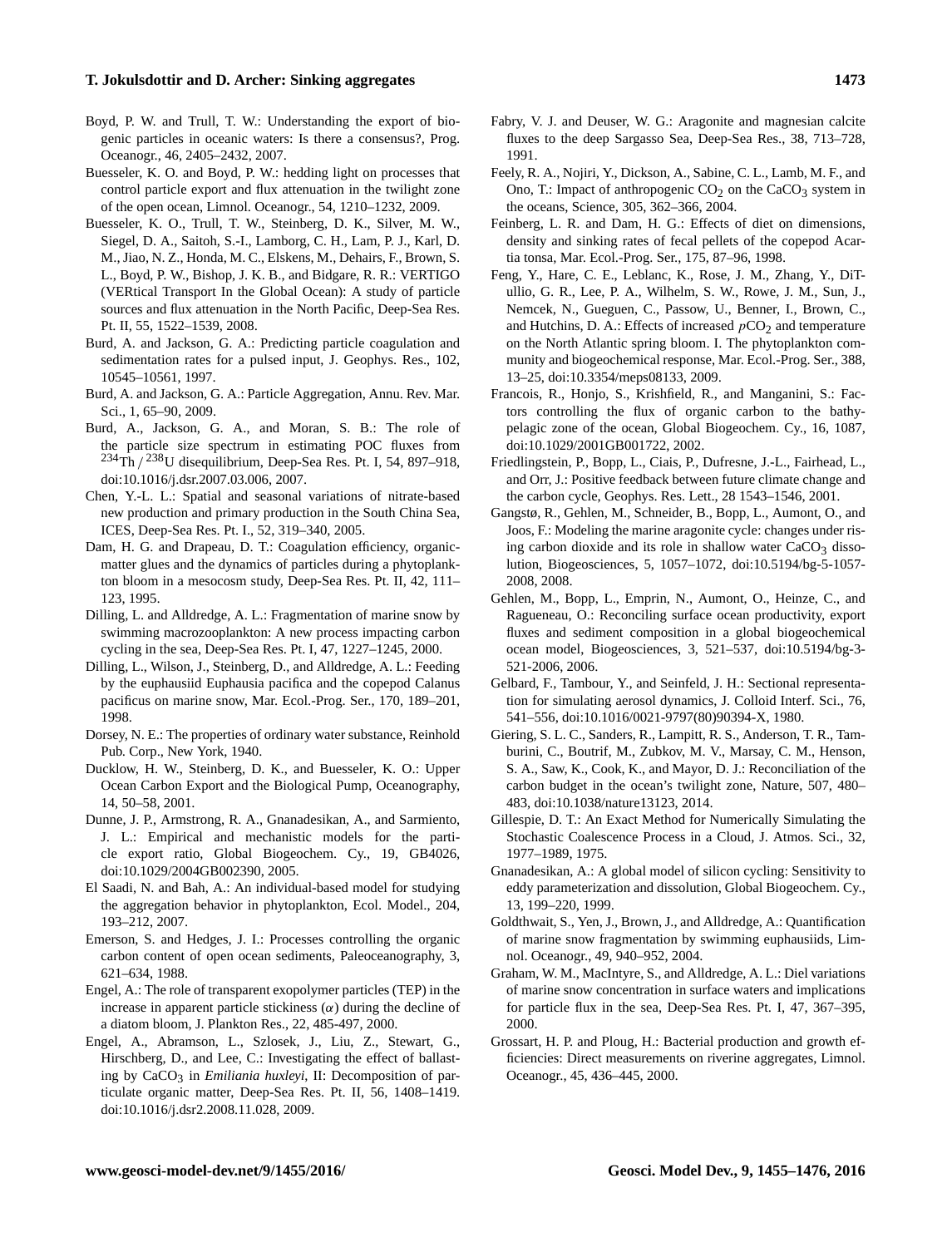- <span id="page-19-18"></span>Grossart, H. P. and Ploug, H.: Microbial degradation of organic carbon and nitrogen on diatom aggregates, Limnol. Oceanogr., 46, 267–277, 2001.
- <span id="page-19-19"></span>Grossart, H. P., Hietanen, S., and Ploug, H.: Microbial dynamics on diatom aggregates in Oresund, Denmark, Mar. Ecol.-Prog. Ser., 249, 69–78, 2003.
- <span id="page-19-1"></span>Guidi, L., Stemmann, L., Jackson, G. A., Ibanez, F., Claustre, H., Legendre, L., Picheral, M., and Gorsky, G.: Effects of phytoplankton community on production, size and export of large aggregates: A world-ocean analysis, Limnol. Oceanogr., 54, 1951– 1963, 2009.
- <span id="page-19-5"></span>Guidi, L., Legendre, L., Reygondeau, G., Uitz, J., Stemmann, L., and Henson, S. A.: A new look at ocean carbon remineralization for estimating deepwater sequestration, Global Biogeochem. Cy., 29, 1044–1059, doi[:10.1002/2014GB005063,](http://dx.doi.org/10.1002/2014GB005063) 2015.
- <span id="page-19-3"></span>Hedges, J. I. and Keil, R. G.: Sedimentary organic matter preservation: An assessment and speculative synthesis, Mar. Chem., 49, 81–115, 1995.
- <span id="page-19-33"></span>Henson, S. A., Sanders, R., and Madsen, E.: Global patterns in efficiency of particulate organic carbon export and transfer to the deep ocean, Global Biogeochem. Cy., 26, GB1028, doi[:10.1029/2011GB004099,](http://dx.doi.org/10.1029/2011GB004099) 2012.
- <span id="page-19-29"></span>Honjo, S., Manganini, S. J., Krishfield, R. A., and Francois, R.: Particulate organic carbon fluxes to the ocean interior and factors controlling the biological pump: A synthesis of global sediment trap programs since 1983, Prog. Oceanogr., 76, 217–285, 2008.
- <span id="page-19-32"></span>Huntsman, S. A. and Barber, R. T.: Primary production off northwest Africa: the relationship to wind and nutrient conditions, Deep-Sea Res., 24, 25–33, 1977.
- <span id="page-19-7"></span>Jackson, G. A. and Lochmann, S. E.: Effect of coagulation on nutrient and light limitation of an algal bloom, Limnol. Oceanogr., 37, 77–89, 1992.
- <span id="page-19-15"></span>Jackson, G. A.: Comparing observed changes in particle size spectra with those predicted using coagulation theory, Deep-Sea Res. Pt. II, 42, 159–184, 1995.
- <span id="page-19-27"></span>Jackson, G. A.: Using Fractal Scaling and Two-Dimensional Particle Size Spectra to Calculate Coagulation Rates for Heterogeneous Systems, J. Colloid Interf. Sci., 202, 20–29, 1998.
- <span id="page-19-24"></span>Jansen, H. and Wolf-Gladrow, D. A.: Carbonate dissolution in copepod guts: a numerical model, Comparing observed changes in particle size spectra with those predicted using coagulation theory, Mar. Ecol.-Prog. Ser., 221, 199–207, 2001.
- <span id="page-19-13"></span>Jokulsdottir, T.: Sinking Biological Aggregates in the Ocean: A modelling study, PhD dissertation, University of Chicago, 2011.
- <span id="page-19-12"></span>Kahl, L. A., Vardi, A., and Schofield, O.: Effects of phytoplankton physiology on export flux, Mar. Ecol.-Prog. Ser., 354, 3–19, 2008.
- <span id="page-19-26"></span>Kamatani, A.: Dissolution Rates of Silica from Diatoms Decomposing at Various Temperatures, Mar. Biol., 68, 91–96, 1982.
- <span id="page-19-28"></span>Khelifa, A. and Hill, P. S.: Kinematic assessment of floc formation using a Monte Carlo model, J. Hydrol. Res., 44, 548–559, 2006.
- <span id="page-19-23"></span>Kiorboe, T.: Colonization of Marine Snow Aggregates by Invertebrate Zooplankton: Abundance, Scaling, and Possible Role, Limnol. Oceanogr., 45, 479–484, 2000.
- <span id="page-19-2"></span>Klaas, C. and Archer, D. E.: Association of sinking organic matter with various types of mineral ballast in the deep sea: Implications for the rain ratio, Global Biogeochem. Cy., 16, 1116 doi[:10.1029/2001GB001765,](http://dx.doi.org/10.1029/2001GB001765) 2002.
- <span id="page-19-31"></span>Krause, J. W., Nelson, D. M., and Brzezinski, M. A.: Biogenic silica production and the diatom contribution to primary production and nitrate uptake in the eastern equatorial Pacific Ocean, Deep-Sea Res. Pt. II, 58, 434–438, 2011.
- <span id="page-19-8"></span>Kriest, I. and Evans, G. T.: A vertically resolved model for phytoplankton aggregation, Proc. Indian Acad. Sci. (Earth Platet. Sci.), 109, 453–469, 2000.
- <span id="page-19-0"></span>Kwon, E. Y., Primeau, F., and Sarmiento, J. L.: The impact of remineralization depth on the air-sea carbon balance, Nat. Geosci., 2, 630–635, 2009.
- <span id="page-19-10"></span>Lam, P. J., Doney, S. C., and Bishop, J. K. B.: The dynamic ocean biological pump: Insights from a global compilation of particulate organic carbon,  $CaCO<sub>3</sub>$ , and opal concentration profiles from the mesopelagic, Global Biogeochem. Cy., 25, GB3009, doi[:10.1029/2010GB003868,](http://dx.doi.org/10.1029/2010GB003868) 2011.
- <span id="page-19-20"></span>Lampitt, R. S., Wishner, K. F., Turley C. M., and Angel, M. V.: Marine snow studies in the Northeast Atlantic Ocean: Distribution, composition and role as a food source for migrating plankton, Mar. Biol., 116, 689–702, 1993.
- <span id="page-19-30"></span>Lampitt, R. S., Salter, I., de Cuevas, B. A., Hartman, S., Larkin, K. E., and Pebody, C. A.: Long-term variability of downward particle flux in the deep northeast Atlantic: Causes and trends, Deep-Sea Res. Pt. II, 57, 1346–1361, 2010.
- <span id="page-19-22"></span>Landry, M. R. and Calbet, A.: Microzooplankton production in the oceans, ICES, J. Mar. Sci., 61, 501–507, 2004.
- <span id="page-19-21"></span>Landry, M. R. and Hassett, R. P.: Estimating the Grazing Impact of Marine Micro-zooplankton, Mar. Biol., 67, 283–288, 1982.
- <span id="page-19-4"></span>Le Moigne, F. A. C., Gallinari, M., Laurenceau, E., and De La Rocha, C. L.: Enhanced rates of particulate organic matter remineralization by microzooplankton are diminished by added ballast minerals, Biogeosciences, 10, 5755–5765, doi[:10.5194/bg-](http://dx.doi.org/10.5194/bg-10-5755-2013)[10-5755-2013,](http://dx.doi.org/10.5194/bg-10-5755-2013) 2013.
- <span id="page-19-25"></span>Lewin, J. C.: The dissolution of silica from diatom walls, Geochim. Costmochim. Ac., 21, 182–198, 1961.
- <span id="page-19-17"></span>Li, X. Y. and Logan, B. E.: Size distributions and fractal properties of particles during a simulated phytoplankton bloom in a mesocosm, Deep-Sea Res. Pt. II, 42, 128–138, 1995.
- <span id="page-19-6"></span>Lima, I. D., Lam, P. J., and Doney, S. C.: Dynamics of particulate organic carbon flux in a global ocean model, Biogeosciences, 11, 1177–1198, doi[:10.5194/bg-11-1177-2014,](http://dx.doi.org/10.5194/bg-11-1177-2014) 2014.
- <span id="page-19-16"></span>Logan, B. E. and Wilkinson, D. B.: Fractal goemetry of marine snow and other biological aggregates, Limnol. Oceanogr., 35, 130–136, 1990.
- <span id="page-19-11"></span>Logan, B. E., Passow, U., Alldredge, A. L., Grossart, H.-P., and Simon, M.: Rapid formation and sedimentation of large aggregates is predictable from coagulation rates (half-lives) of transparent exoplolymer particles (TEP), Deep-Sea Res. Pt. II, 42, 203–214, 1995.
- <span id="page-19-9"></span>Lutz, M. J., Dunbar, R. B., and Caldeira, K.: Regional variability in the vertical flux of particulate organic carbon in the ocean interior, Global Biogeochem. Cy., 16, 1037, doi[:10.1029/2000GB001383,](http://dx.doi.org/10.1029/2000GB001383) 2002.
- <span id="page-19-14"></span>Mari, X.: Does ocean acidification induce an upward flux of marine aggregates?, Biogeosciences, 5, 1023–1031, doi[:10.5194/bg-5-](http://dx.doi.org/10.5194/bg-5-1023-2008) [1023-2008,](http://dx.doi.org/10.5194/bg-5-1023-2008) 2008.
- <span id="page-19-34"></span>Marsay, C., Sanders, R., Henson, S., Pabortsava, K., Achterberg, E., and Lampitt, R.: Attenuation of sinking particulate organic carbon flux through the mesopelagic ocean, P. Natl. Acad. Sci., 112, 1089–1094, doi[:10.1073/pnas.1415311112,](http://dx.doi.org/10.1073/pnas.1415311112) 2015.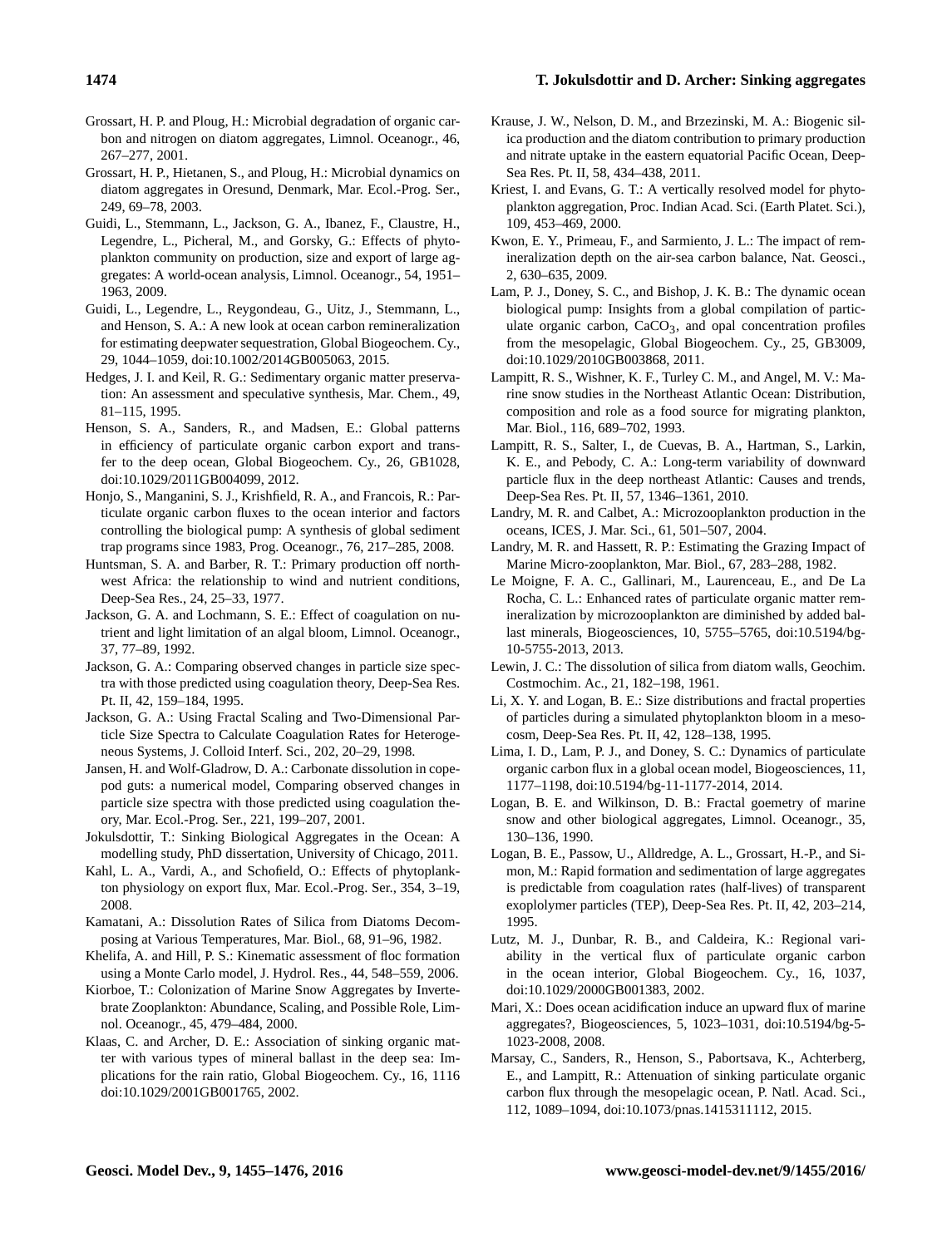- <span id="page-20-6"></span>Martin, J. H., Knauer, G. A., Karl, D. M., and Broenkow, W. W.: VERTEX: Carbon cycling in the northeast Pacific, Deep-Sea Res., 34, 267–285, 1987.
- <span id="page-20-15"></span>Mayor, D. J., Sanders, R., Giering, S. L. C., and Anderson, T. R.: Microbial gardening in the ocean's twilight zone: Detritivorous metazoans benefit from fragmenting, rather than ingesting, sinking detritus, Bioessays, 36, 1132–1137, 2014.
- <span id="page-20-10"></span>McDonnell, A. M. P. and Buesseler, K. O.: Variability in the average sinking velocity of marine particles, Limnol. Oceanogr., 55, 2085–2096, 2010.
- <span id="page-20-12"></span>Middelburg, J. J.: A simple rate model for organic matter decomposition in marine sediments, Geochim. Costmochim. Ac., 53, 1577–1581, 1989.
- <span id="page-20-21"></span>Milliman, J. D., Troy, P. J., Balch, W. M., Adams, A. K., Li, Y.- H., and Mackenzie, F. T.: Biologically mediated dissolution of calcium carbonate above the chemical lysocline?, Deep-Sea Res. Pt. I, 46, 1653–1669, 1999.
- <span id="page-20-7"></span>Najjar, R. G., Jin, X., Louanchi, F., Aumont, O., Caldeira, K., Doney, S. C., Dutay, J.-C., Follows, M., Gruber, N., Joos, F., Lindsay, K., Maier-Reimer, E., Matear, R. J., Matsumoto, K., Monfray, P., Mouchet, A., Orr, J. C., Plattner, G.-K., Sarmiento, J. L., Schlitzer, R., Slater, R. D., Weirig, M.-F., Yamanaka, Y., and Yool, A.: Impact of circulation on export production, dissolved organic matter, and dissolved oxygen in the ocean: Results from Phase II of the Ocean Carbon-cycle Model Intercomparison Project (OCMIP-2), Global Biogeochem. Cy., 21, GB3007, doi[:10.1029/2006GB002857,](http://dx.doi.org/10.1029/2006GB002857) 2007.
- <span id="page-20-22"></span>Ormel, C. W. and Spaans, M.: Monte Carlo Simulation of Particle Interactions at high dynamic range: Advancing beyond the Googol, Astrophys. J., 684, 1291–1309, 2008.
- <span id="page-20-8"></span>Passow, U. and Alldredge, A. L.: Distribution, size and bacterial colonization of transparent exopolymer particles (TEP) in the ocean, Mar. Ecol.-Prog. Ser., 113, 185–198, 1994.
- <span id="page-20-4"></span>Passow, U. and De La Rocha, C. L.: Accumulation of ballast on organic aggregates, Global Biogeochem. Cy., 20, GB1013, doi[:10.1029/2005GB002579,](http://dx.doi.org/10.1029/2005GB002579) 2006.
- <span id="page-20-5"></span>Passow, U., De La Rocha, C. L., Fairfield, C., and Schmidt, K.: Aggregation as a function of  $P_{\text{CO}_2}$  and mineral particles, Limnol. Oceanogr., 59, 532–547, doi[:10.4319/lo.2014.59.2.0532,](http://dx.doi.org/10.4319/lo.2014.59.2.0532) 2012.
- <span id="page-20-11"></span>Ploug, H. and Grossart, H.-P.: Bacterial growth and grazing on diatom aggregates: Respiratory carbon turnover as a function of aggregate size and sinking velocity, Limnol. Oceanogr., 45, 1467– 1475, 2000.
- <span id="page-20-3"></span>Ploug, H., Iversen, M. H., and Fischer, G.: Ballast, sinking velocity, and apparent diffusivity within marine snow and zooplankton fecal pellets: Implications for substrate turnover by attached bacteria, Limnol. Oceanogr., 53, 1878–1886, 2008.
- <span id="page-20-20"></span>Pond, D. W., Harris, R. P., and Brownlee, C.: A microinjection technique using a pH sensitive dye to determine the gut pH of calanus-helgolandicus, Mar. Biol., 123, 75–79, 1995.
- <span id="page-20-17"></span>Richardson, T. L., Jackson, G. A., Ducklow, H. W., and Roman, M. R.: Carbon fluxes through food webs of the eastern equatorial Pacific: An inverse approach, Deep-Sea Res. Pt. I, 51, 1245–1274, 2004.
- <span id="page-20-26"></span>Richardson, K., Markager, S., Buch, E., Lassen, M. F., and Kristensen, A. S.: Seasonal distribution of primary production, phytoplankton biomass and size distribution in the Greenland Sea, Deep-Sea Res. Pt. I, 52, 979–999, 2005.
- <span id="page-20-24"></span>Riemer, N., West, M., Zaveri, R. A., and Easter, R. C.: Simulating the evolution of soot mixing state with a particleresolved aerosol model, J. Geophys. Res., 114, D09202, doi[:10.1029/2008JD011073,](http://dx.doi.org/10.1029/2008JD011073) 2009.
- <span id="page-20-2"></span>Riley, J. S., Sanders, R., Marsay, C., Le Moigne, F. A. C., Achterberg, E. P., and Poulton, A. J.: The relative contribution of fast and slow sinking particles to ocean carbon export, Global Biogeochem. Cy., 26, GB1026, doi[:10.1029/2011GB004085,](http://dx.doi.org/10.1029/2011GB004085) 2012.
- <span id="page-20-16"></span>Riser, C. W., Wassmann, P., Reigstad, M., and Seuthe, L.: Vertical flux regulation by zooplankton in the northern Barents Sea during Arctic spring, Deep-Sea Res. Pt. II, 55, 2320–2329, 2008.
- <span id="page-20-19"></span>Robinson, C., Steinberg, D. K., Anderson, T. R., Aristegui, J., Carlson, C. A., Frost, J. R., Ghiglione, J.-F., Hernandez-Leon, S., Jackson, G. A., Koppelmann, R., Queguiner, B., Rageneau, O., Rassoulzadegan, F., Robinson, B. H., Tamburini, C., Tanaka, T., Wishner, K. F., and Zhang, J.: Mesopelagic zone ecology and biogeochemistry – a synthesis, Deep-Sea Res. Pt. II, 57, 1504– 1518, 2010.
- <span id="page-20-25"></span>Roullier, F., Berline, L., Guidi, L., Durrieu De Madron, X., Picheral, M., Sciandra, A., Pesant, S., and Stemmann, L.: Particle size distribution and estimated carbon flux across the Arabian Sea oxygen minimum zone, Biogeosciences, 11, 4541–4557, doi[:10.5194/bg-11-4541-2014,](http://dx.doi.org/10.5194/bg-11-4541-2014) 2014.
- <span id="page-20-13"></span>Ruiz, J.: What generates daily cycles of marine snow?, Deep-Sea Res. Pt. I, 44, 1105–1126, 1997.
- <span id="page-20-27"></span>Saba, V. S., Friedrichs, M. A. M., Carr, M. E., Antoine, D., Armstrong, R. A., Asanuma, I., Aumont, O., Bates, N. R., Behrenfeld, M. J., Bennington, V., Bopp, L., Bruggeman, J., Buitenhuis, E. T., Church, M. J., Ciotti, A. M., Doney, S. C., Dowell, M., Dunne, J., Dutkiewicz, S., Gregg, W., Hoepffner, N., Hyde, K. J. W., Ishizaka, J., Kameda, T., Karl, D. M., Lima, I., Lomas, M. W., Marra, J., McKinley, G. A., Melin, F., Moore, J. K., Morel, A., OReilly, J., Salihoglu, B., Scardi, M., Smyth, T. J., Tang, S., Tjiputra, J., Uitz, J., Vichi, M., Waters, K., Westberry, T. K., and Yool, A.: Challenges of modeling depth integrated marine primary productivity over multiple decades: A case study at BATS and HOT, Global Biogeochem. Cy., 24, GB3020, doi[:10.1029/2009GB003655,](http://dx.doi.org/10.1029/2009GB003655) 2010.
- <span id="page-20-0"></span>Schneider, B., Bopp, L., and Gehlen, M.: Assessing the sensitivity of modeled air-sea  $CO<sub>2</sub>$  exchange to the remineralization depth of particulate organic and inorganic carbon, Global Biogeochem. Cy., 22, GB3021, doi[:10.1029/2007GB003100,](http://dx.doi.org/10.1029/2007GB003100) 2008.
- <span id="page-20-23"></span>Shima, S., Kusano, K., Kawano, A., Sugiyama, T., and Kawahara, S.: The super-droplet method for the numerical simulation of clouds and precipitation: A particle-based and probabilistic microphysics model coupled with a non-hydrostatic model, Q. J. Roy. Meteor. Soc., 135, 1307–1320, 2009.
- <span id="page-20-9"></span>Small, L. F., Fowler, S. W., and Unlu, M. Y.: Sinking rates of natural copepod fecal pellets, Mar. Biol., 51, 233–241, 1979.
- <span id="page-20-18"></span>Steinberg, D. K., Van Mooy, B. A. S., Buesseler, K. O., Boyd, P. W., Kobari, T., and Karl, D. M.: Bacterial vs. zooplankton control of sinking particle flux in the ocean's twilight zone, Limnol. Oceanogr., 53, 1327–1338, 2008.
- <span id="page-20-1"></span>Stemmann, L. and Boss, E.: Plankton and Particle Size and Packaging: From Determining Optical Properties to Driving the Biological Pump, Annu. Rev. Mar. Sci., 4, 263–290, doi[:10.1146/annurev-marine-120710-100853,](http://dx.doi.org/10.1146/annurev-marine-120710-100853) 2012.
- <span id="page-20-14"></span>Stemmann, L., Picheral, M., and Gorsky, G.: Diel variation in the vertical distribution of particulate matter  $(> 0.15 \text{ mm})$  in the NW